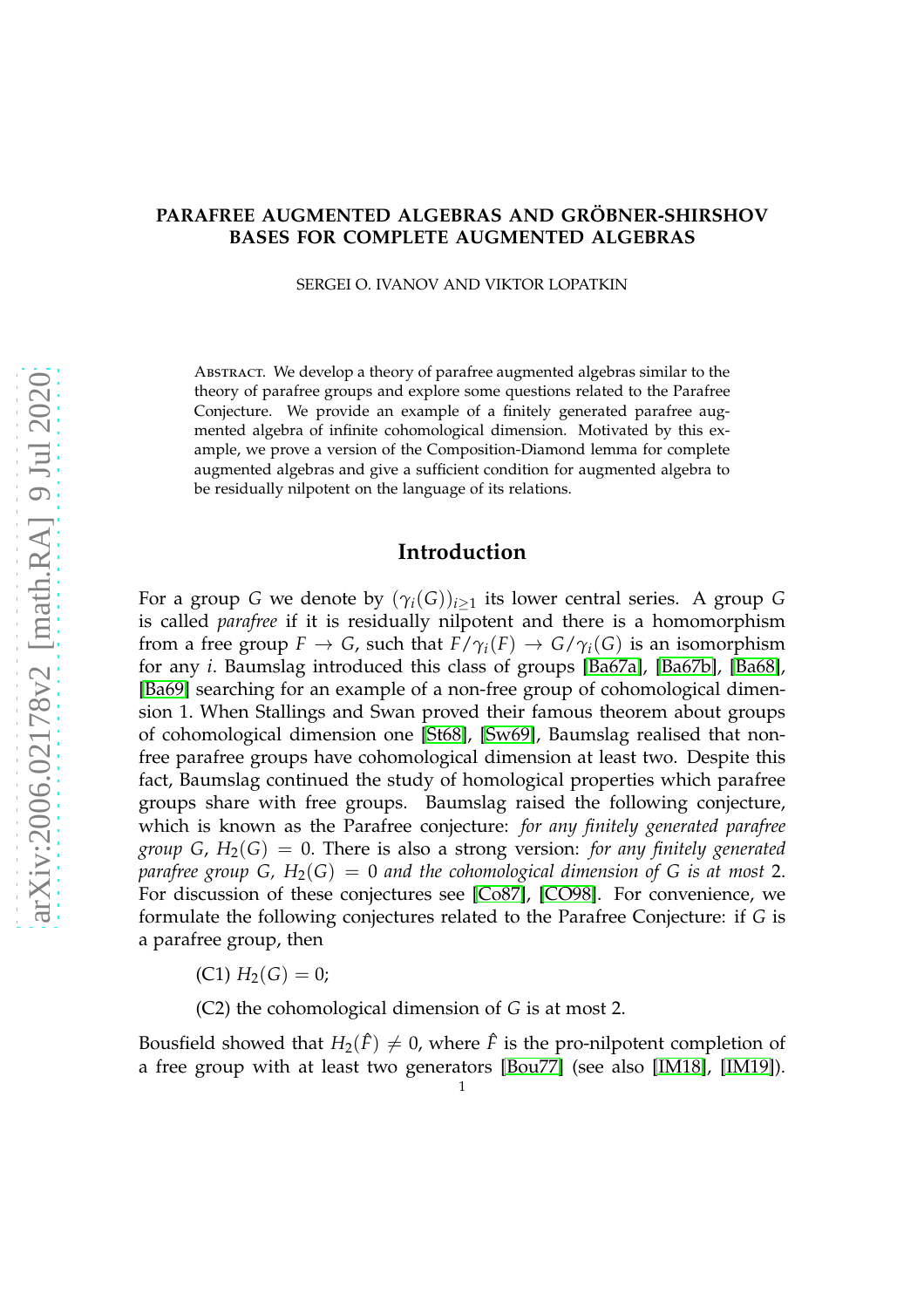This gives an uncountable counterexample to (C1). Recently a countable but non-finitely generated counterexample to (C1) was constructed by Zaikovski, Mikhailov and the first named author [\[IMZ\]](#page-28-6). However, (C1) is open for finitely generated parafree groups and this is the most interesting question in this theory. The second conjecture (C2) is still open both in the general case and in the finitely generated case.

It was decided to ask the same questions for other algebraic systems with the hope that it is easier to answer them. Recenty Zaikovski, Mikhailov and the first named author [\[IMZ\]](#page-28-6) investigated these two conjectures for the case of Lie algebras. They constructed non-finitely generated counterexamples to analogues of both conjectures (C1), (C2) in the case of Lie algebras. However, both conjectures are still open for finitely generated parafree Lie algebras.

In this paper we develop a theory of parafree augmented algebras and construct a finitely generated parafree augmented algebra of infinite cohomological dimension. Namely, an algebra defined by four generators and four relations

$$
A = \mathbb{k}\langle x_1, x_2, y_1, y_2 | r_1, r_2, r_3, r_4 \rangle,
$$

where

$$
r_1 = x_1x_2 + y_1^2 - y_1, \qquad r_2 = x_2x_1 + y_2^2 - y_2,
$$
  

$$
r_3 = x_1y_2 - y_1x_1, \qquad r_4 = x_2y_1 - y_2x_2,
$$

is a parafree augmented algebra of infinite cohomological dimension. Here  $x_1, x_2$  is a set of parafree generators in *A*. This gives a counterexample for (C2) in the case of augmented algebras. By the cohomological dimension we mean the infimum of such *n* that  $H^{n+1}(A, -) = 0$ , where  $H^{n+1}(A, -) = Ext_A^{n+1}(\mathbb{k}, -)$ .

It is also noted in [\[IMZ\]](#page-28-6) that the counterexample for (C1), in the case of Lie algebras, gives a counterexample for (C1) in the the case of augmented algebras. Then all known results about these conjectures can be listed in the following table.

|           |  | $\sigma$ |  |
|-----------|--|----------|--|
| groups    |  |          |  |
| Lie. alg. |  |          |  |
| Aug. alg. |  |          |  |

Here we denote by " $(C1)$ " and " $(C2)$ " the two conjectures in the general case; by "(C1) f.g." and "(C2) f.g." these conjectures in the finitely generated case; by " $\times$ " the cases where counterexamples were constructed; by "?" the cases, where conjecture is open; and by  $\otimes$  the cases of that were closed in this paper.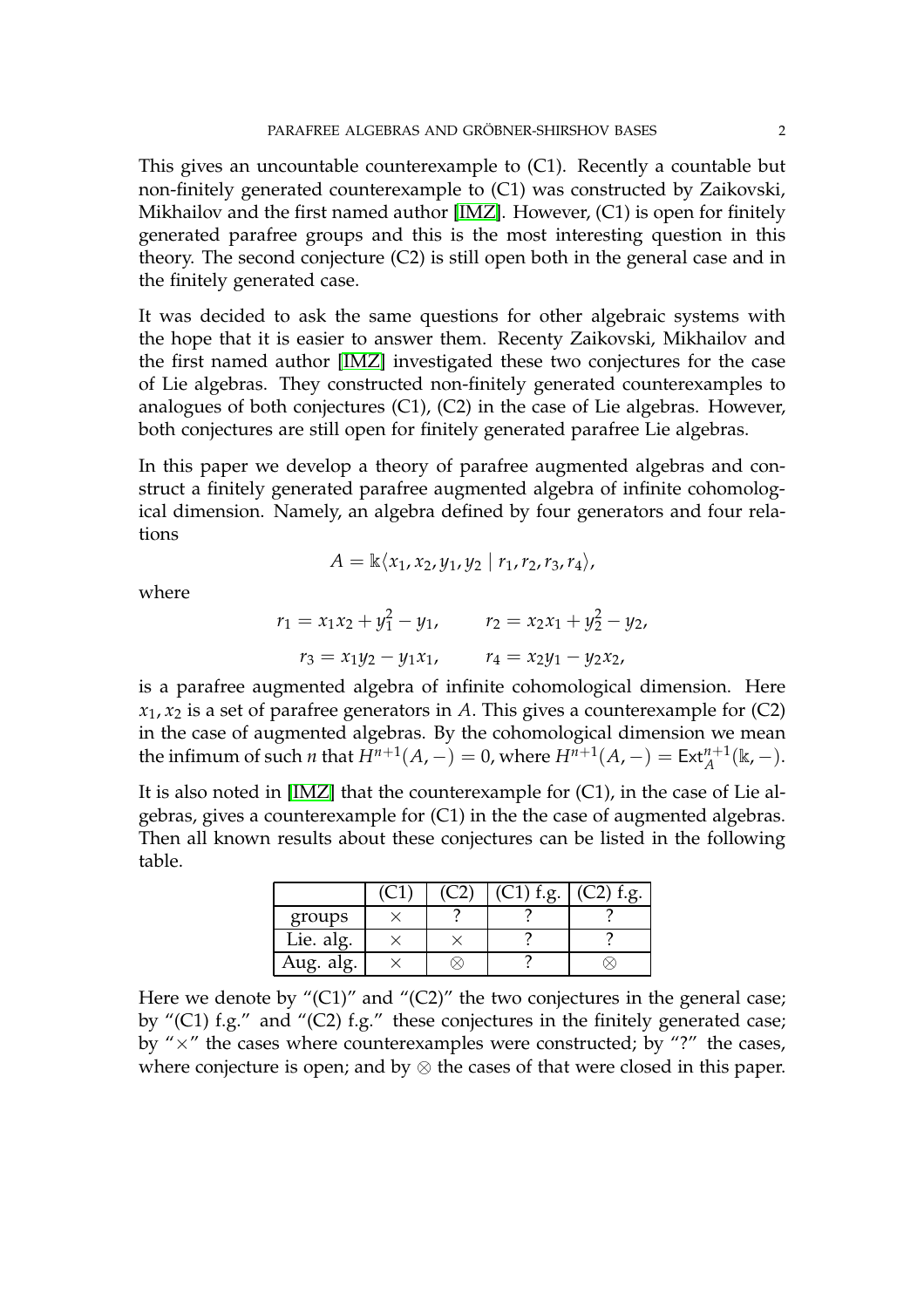Note that our example is the first finitely generated example for all these types of the Parafree Conjectures. However, we do not have a finitely generated counterexample to (C1) yet even in the case of augmented algebras.

In order to prove that this algebra is parafree we need to prove that the algebra is residually nilpotent. This is the most complicated part of the statement. Motivated by this example we develop a theory of Gröbner-Shirshov bases for complete augmented algebras in a more general setting then it was done in [\[GH98\]](#page-28-7). This theory helps us to provide a method of proving that an augmented algebra is residually nilpotent. Namely, we give a sufficient condition for augmented algebra to be residually nilpotent on the language of its relations. Let us explain it in more detail.

We say that an augmented algebra *A* is of *finite type* if  $I(A)/I(A)^2$  is a finitely generated k-module. The completion of an augmented algebra *A* is defined as the inverse limit  $\hat{A} = \lim_{h \to 0} \overline{A/I}(A)^i$ . This notion is useful for us because an augmented algebra is residually nilpotent if and only if the natural map  $A \to \hat{A}$ is injective. An augmented algebra is called *complete* if the natural map  $A \to \hat{A}$ is an isomorphism. Similarly, to the case of groups [\[Bou77,](#page-27-4) §13] the completion of an augmented algebra *A* is not always complete but it is complete if *A* is of finite type (Theorem [1.10\)](#page-8-0). If *X* is finite, then  $\mathbb{k}\langle X\rangle$  is of finite type and its completion is the algebra of non-commutative power series  $\kappa \langle X \rangle$ . We prove that an algebra of finite type *A* is complete if and only if it can be presented as a quotient of the algebra of non-commutative power series  $\kappa \langle X \rangle$  by a closed ideal  $\alpha$  ⊆ *I*( $\mathbb{k}\langle\langle X\rangle\rangle$ )

$$
A \cong \Bbbk \langle\!\langle X \rangle\!\rangle / \mathfrak{a},
$$

where *X* is finite.

In order to work with the algebras of the form  $\kappa \langle\langle X \rangle\rangle / \mathfrak{a}$ , it is useful to have a theory of Gröbner-Shirshov bases for this case which is similar to the theory for associative algebras (see [\[BC14\]](#page-27-5), [\[Mo94\]](#page-28-8)). Namely, we need an analogue of the Composition-Diamond lemma. Such a theory was developed by Gerritzen and Holtkamp [\[GH98\]](#page-28-7). The main difference with the theory for associative algebras is that one needs to replace the maximal term of a polynomial  $MT(p)$ by the *minimal* term of a power series mt(*f*). However, Gerritzen and Holtkamp consider only the deg-lex order on the free monoid  $W(X)$  but we need more general admissible orders. Gerritzen and Holtkamp use the notion of *I-adic basis* in their theory. We had to replace this notion to a more general notion of *topological basis* in order to prove the more general variant of the Composition-Diamond lemma (Theorem [2.9\)](#page-12-0). Proposition [2.5](#page-10-0) shows a connection between the notions of *I*-adic basis and topological basis. We also want to mention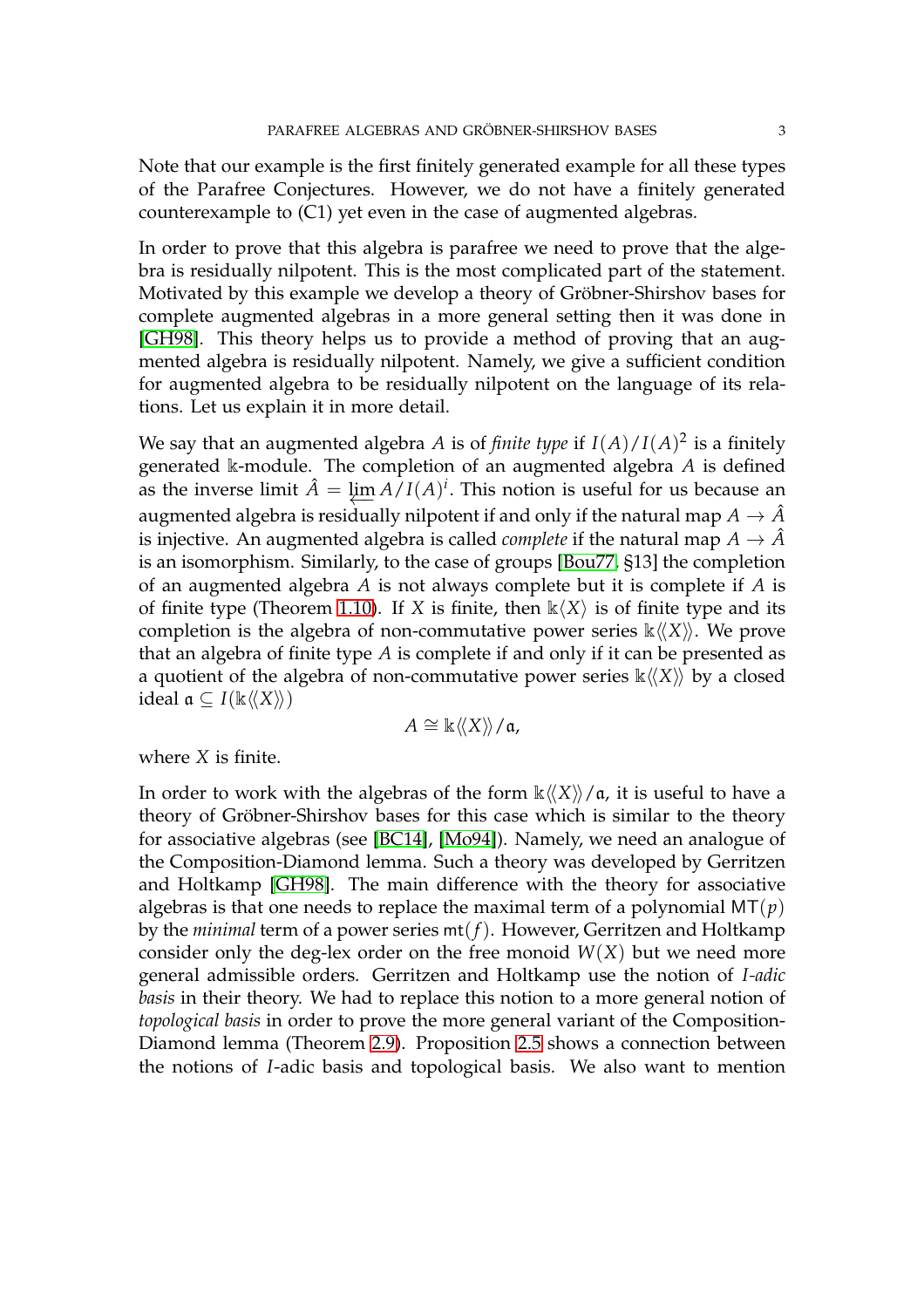a thesis of Hellström [\[H02\]](#page-28-9) devoted to a similar theory but our approach is independent. A similar theory for commutative power series was developed by Hironaka in his famous article about resolution of singularities [\[Hir\]](#page-28-10).

We use our variant of the Composition-Diamond lemma to prove a theorem that gives a sufficient condition for residually nilpotency of an augmented algebra on the language of its relations (Theorem [3.2\)](#page-18-0). In statement of the theorem we use two types of Gröbner-Shirshov bases: the classical Gröbner-Shirshov basis for associative algebras and our variant for complete augmented algebras. We also use the notion of an **N**-order: a total order such that any set bounded above is finite. Namely, we prove the following theorem.

**Theorem.** Let X be a finite set,  $\leq$  be an admissible order on  $W(X)$  and  $\preccurlyeq$  is an *admissible* **N**-order on  $W(X)$ . Assume that  $R \subset I(\mathbb{k}\langle X \rangle)$  *is a Gröbner-Shirshov basis in*  $\Bbbk \langle X \rangle$  *with respect to*  $\leq$  *and*  $S \subset I(\Bbbk \langle\langle X \rangle\rangle)$  *is a Gröbner-Shirshov basis in*  $\Bbbk \langle\langle X \rangle\rangle$ *with respect to*  $\leq$  *such that* 

- $\bullet$   $\overline{(t(R))} = \overline{(S)}$ ;
- $MT_{\leq}(R) = mt_{\preccurlyeq}(S)$ .

*Then*  $\mathbb{k}\langle X\rangle/(R)$  *is residually nilpotent.* 

## **Acknowledgments**

The work on sections 1-3 was done by the first named author and it was supported by: (1) Ministry of Science and Higher Education of the Russian Federation, agreement 075-15-2019-1619; (2) the grant of the Government of the Russian Federation for the state support of scientific research carried out under the supervision of leading scientists, agreement 14.W03.31.0030 dated 15.02.2018; (3) RFBR according to the research project 20-01-00030; (4) Russian Federation President Grant for Support of Young Scientists MK-681.2020.1.

The work on sections 4-6, including the main theorem, was done by the second named author and it was supported by the Russian Science Foundation research project number 19-71-10016.

# **1. Complete augmented algebras**

**1.1. Preliminaries.** Throughout the paper we denote by k a commutative ring and by  $\otimes$  the tensor product over k. By an algebra we always mean a k-algebra.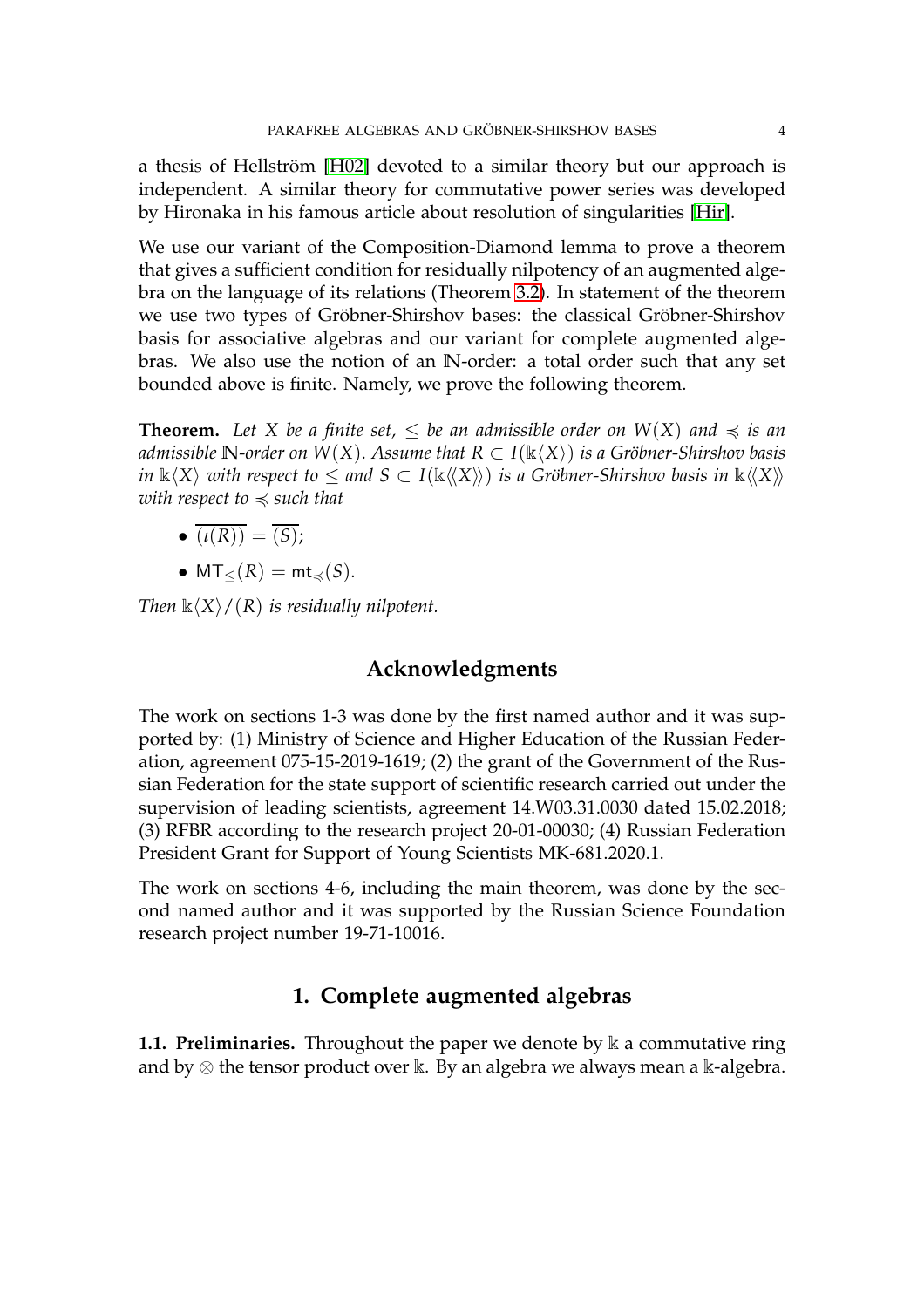Let *A* be an algebra and a be an ideal of *A*. The a*-adic topology* on *A* is the topology defined by taking the ideals a *<sup>n</sup>* as basic neighborhoods of 0. For an ideal  $\mathfrak{b} \triangleleft A$  we denote by  $\overline{\mathfrak{b}}$  its closure in this topology. It is well-known that the closure can be computed as follows  $\bar{b} = \bigcap_{n=1}^{\infty} (\bar{b} + \alpha^n)$  (see [\[Bour72,](#page-27-6) Ch.III, §2.5]). In particular  $\mathfrak b$  is closed if and only if  $\mathfrak b = \bigcap_{n=1}^{\infty} (\mathfrak b + \mathfrak a^n)$ . The a-adic topology is Hausdorff if and only if the ideal (0) is closed i.e.  $\bigcap_{n=1}^{\infty}$  $\sum_{n=1}^{\infty} \mathfrak{a}^n = (0).$ 

An *augmented algebra* is an algebra *A* together with an algebra homomorphism  $\varepsilon_A : A \to \mathbb{k}$ . This homomorphism is called augmentation and its kernel is called the augmentation ideal  $I(A) = \text{Ker}(\varepsilon_A : A \to \mathbb{k})$ . An augmented algebra will be always considered together with the *I*(*A*)-adic topology. Whenever this can be done without ambiguity we shall use the notation *I* instead of *I*(*A*).

A *morphism of augmented algebras* is a homomorphism  $f : A \rightarrow B$  such that  $\varepsilon_A = \varepsilon_B f$ . Note that for any morphism of augmented algerbas  $f : A \rightarrow B$  we have  $f(I(A)^n) \subseteq I(B)^n$ . In particular, f is continuous.

An augmented algebra *A* is called *nilpotent* if  $I(A)^n = 0$  for some *n*, and *residually nilpotent* if  $\bigcap_{n=1}^{\infty} I(A)^n = 0$ . Note that an augmented algebra *A* is residually nilpotent if and only if it is Hausdoff with respect to  $I(A)$ -adic topology.

For an augmented algebra *A* we define its *associated graded algebra* Gr(*A*) as follows

$$
\operatorname{Gr}(A) = \bigoplus_{n \geq 0} \operatorname{Gr}_n(A), \qquad \operatorname{Gr}_n(A) = I(A)^n / I(A)^{n+1}
$$

with the multiplication induced by the multiplication in *A*.

**1.2. The algebra of non-commutative power series.** Let  $X = \{x_1, \ldots, x_N\}$  be a finite set and *W*(*X*) be the free monoid generated by *X*. Elements of *W*(*X*) are called *words* in the alphabet *X*. We denote by  $W_n(X)$ ,  $W_{\leq n}(X)$ ,  $W_{\geq n}(X)$ the sets of words of length *n*, of length lesser than *n*, and of length at least *n* respectively. If *X* is obvious, we simplify notation  $W := W(X)$ .

The free algebra  $\mathbb{k}\langle X\rangle$  consists of linear combinations  $\sum_{w\in W} \alpha_w w$ . Here we assume that this linear combination is finite i.e., the set  $\{w \in W \mid \alpha_w \neq 0\}$ is finite. We treat  $\kappa\langle X\rangle$  as an augmented algebra with the augmentation  $\varepsilon$  :  $\mathbb{k}\langle X\rangle \to \mathbb{k}$  such that  $\varepsilon(x) = 0$  for any  $x \in X$ .

Note that  $\mathbb{k}\langle X\rangle$  is a free augmented algebra in the following sence. For any augmented algebra *A* and a map  $X \to I(A)$  there exists a unique extension of this map to a morphism of augmented algebras  $\mathbb{k}\langle X\rangle \rightarrow A$ .

It is easy to see that for any  $n \geq 1$  the ideal  $I(\mathbb{k}\langle X \rangle)^n$  consists of all finite sums of the form  $\sum_{w \in W_{\ge n}} \alpha_w w$ .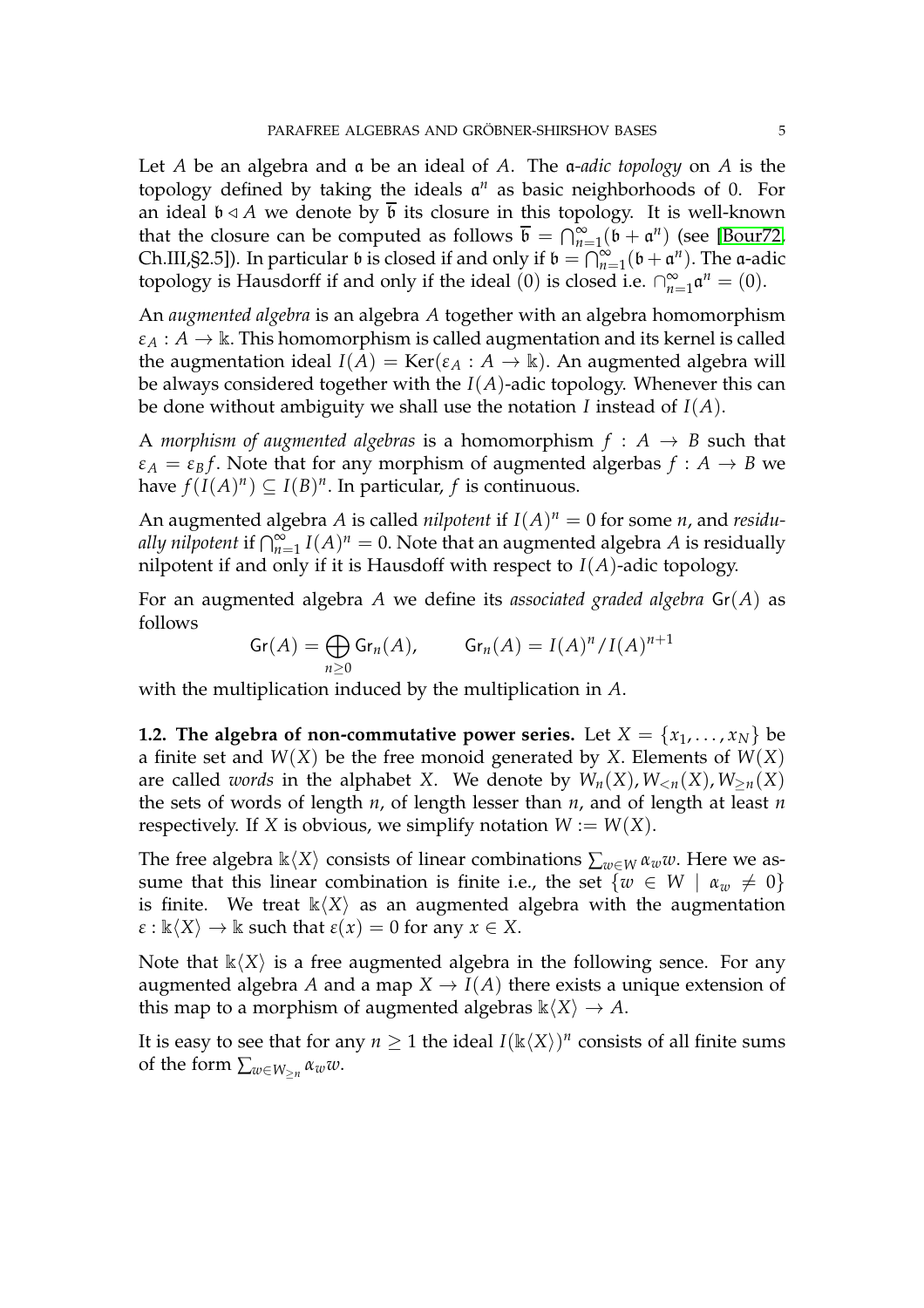Denote by  $\mathbb{k}\langle\langle X\rangle\rangle$  the algebra of non-commutative power series. Its elements are (not necessarily finite) formal sums  $\sum_{w \in W(X)} \alpha_w w$ . The product in this algebra is given by

$$
\left(\sum_{w\in W}\alpha_w w\right)\left(\sum_{w\in W}\beta_w w\right)=\sum_{w\in W}\left(\sum_{\{(u,v)\in W^2|uv=w\}}\alpha_u\beta_v\right)w.
$$

It is well defined, because, for any  $w \in W$ , the number of decompositions  $w = uv$  is finite. We also treat this algebra as an augmented algebra with the augmentation *ε*(∑ *αww*) = *α*1.

For any  $n \geq 1$  we consider the following morphism of augmented algebras

$$
p_n:\Bbbk\langle\langle X\rangle\rangle\longrightarrow \Bbbk\langle X\rangle/I^n,
$$

<span id="page-5-0"></span>defined by the formula  $\sum \alpha_w w \mapsto \sum_{w \in W_{\leq n}(X)} \alpha_w w$ .

**Lemma 1.1.** Let  $X = \{x_1, \ldots, x_N\}$  be a finite set and  $n \geq 1$ . Then  $I(\mathbb{k}\langle\langle X\rangle\rangle)^n =$ Ker(*pn*). *In other words, p<sup>n</sup> induces an isomorphism*

$$
\Bbbk \langle\langle X\rangle\rangle / I^n \cong \Bbbk \langle X\rangle / I^n.
$$

*Proof.* If we set  $J_n = \text{Ker}(p_n)$ , then we have  $J_n \cdot J_m \subseteq J_{n+m}$ , and  $J_1 = I$ . It follows that  $I^n \subseteq J_n$ . Take an element  $a \in J_n$ , and let  $a = \sum_{w \in W_{\ge n}} \alpha_w w$ . It is clear that for any  $n \ge 1$ ,  $w \in W_{\ge n}$  we have  $w = x_{i_1} x_{i_2} \dots x_{i_n} w'$ , where  $i_1, \dots, i_n \in \{1, \dots, N\}$ . Since  $\{1, \ldots, N\}^n$  is finite, we can present *a* as a finite sum

$$
a = \sum_{(i_1,...,i_n) \in \{1,...,N\}^n} x_{i_1} \dots x_{i_n} \cdot a_{i_1,...,i_n},
$$

where  $a_{i_1,...,i_n} \in \mathbb{k}\langle\langle X\rangle\rangle$ . Obviously  $x_{i_1} \ldots x_{i_n} \cdot a_{i_1,...,i_n} \in I^n$ . Hence  $a \in I^n$ . Therefore  $I^n = I_n$ .  $n = J_n$ .

**Remark 1.2.** If  $X = \{x_1, x_2, \dots\}$  is infinite, one can also define  $\kappa \langle X \rangle$  but Lemma [1.1](#page-5-0) fails because of  $x_2^2 + x_3^3 + x_4^4 + \ldots \notin I(\mathbb{k}\langle\langle X\rangle\rangle)^2$ .

**1.3. Completion of augmented algebras.** Let *A* be an augmented algebra. Its completion is defined as the inverse limit

$$
\hat{A} = \varprojlim A/I(A)^n.
$$

The completion  $\hat{A}$  is also an augmented algebra with the augmentation induced by the augmentation of A. It is easy to see that  $\mathbb{k}\langle\langle X\rangle\rangle$  is the completion of  $\mathbb{k}\langle X\rangle$ .

<span id="page-5-1"></span>**Lemma 1.3.** For any augmented algebra A the completion  $\hat{A}$  is residually nilpotent.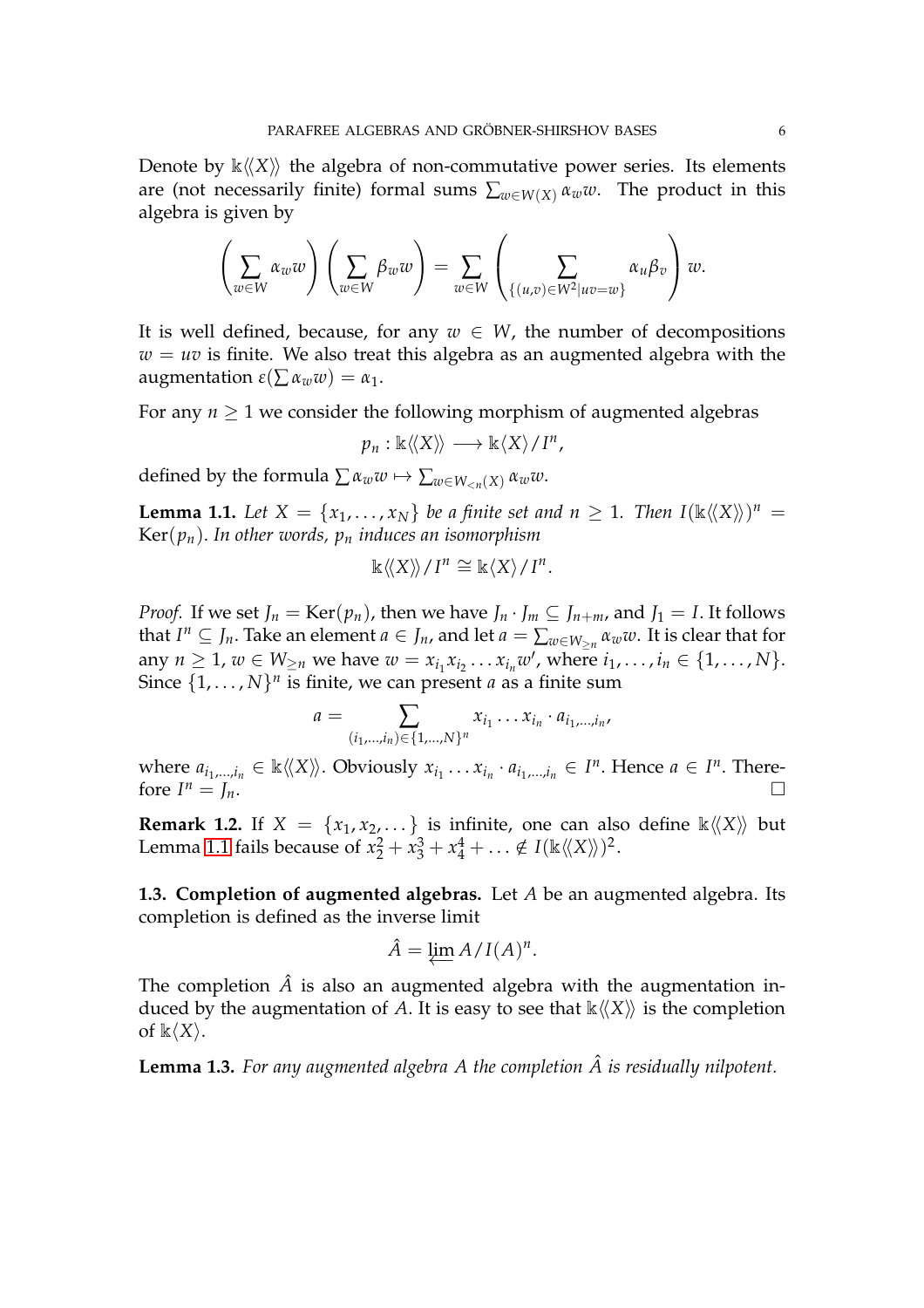*Proof.* Set  $J_n = \text{Ker}(\hat{A} \to A/I(A)^n)$ . Then  $\bigcap J_n = 0$  and  $J_n \cdot J_m \subseteq J_{n+m}$  for any *n*, *m*. Since  $I(\hat{A}) = J_1$ , we obtain  $I(A)^n \subseteq J_n$ . Hence  $\bigcap I(\hat{A})^n = 0$ .

<span id="page-6-0"></span>**Lemma 1.4.** *Let*  $f : A \rightarrow B$  *be a morphism of augmented algebras. Then the following statements are equivalent:*

- (1)  $\hat{f}$  :  $\hat{A} \rightarrow \hat{B}$  is surjective;
- (2)  $I(A)/I(A)^2 \rightarrow I(B)/I(B)^2$  is surjective;
- (3)  $Gr(A) \rightarrow Gr(B)$  *is surjective;*
- (4)  $A/I(A)^n \to B/I(B)^n$  is surjective for any n.

*Proof.* (3)  $\Rightarrow$  (2) is obvious.

 $(2) \Rightarrow (3)$ . Note that the multiplication induces a well defined surjective map  $I(A)/I(A)^2 \otimes I(A)^n/I(A)^{n+1} \rightarrow I(A)^{n+1}/I(A)^{n+2}$  for any  $n \geq 1$ . Therefore, by induction on *n,* we obtain the surjectivity of  $I(A)^n/I(A)^{n+1} \to I(B)^n/I(B)^{n+1}$ for any  $n > 1$ .

Thus we have proved  $(2) \Leftrightarrow (3)$ .

 $(3) \Rightarrow (4)$ . It follows by induction.

 $(4)$  ⇒ (2). Since  $A/I(A)^2 \cong \mathbb{k} \oplus I(A)/I(A)^2$ , the surjectivity of  $A/I(A)^2 \rightarrow$  $B/I(B)^2$  implies the surjectivity of  $I(A)/I(A)^2 \rightarrow I(B)/I(B)^2$ .

Thus we have proved  $(2) \Leftrightarrow (3) \Leftrightarrow (4)$ .

 $(1) \Rightarrow (4)$ . Since  $A/I(A)^n$  is a quotient of  $\hat{A}$ , the surjectivity of  $\hat{A} \rightarrow \hat{B}$  implies the surjectivity of  $A/I(A)^n \to B/I(B)^n$ .

Now we only need to prove  $(2)$ & $(3)$ & $(4)$   $\Rightarrow$   $(1)$ . Set  $K_n = \text{Ker}(A/I(A)^n \rightarrow$  $B/I(B)^n$ ) and consider the following commutative diagram with exact rows and columns



Then by the snake lemma,  $K_{n+1} \rightarrow K_n$  is surjective. Hence, by the Mittag-Leffler condition, the map  $\varprojlim A/I(A)^n \to \varprojlim B/I(b)^n$  is surjective.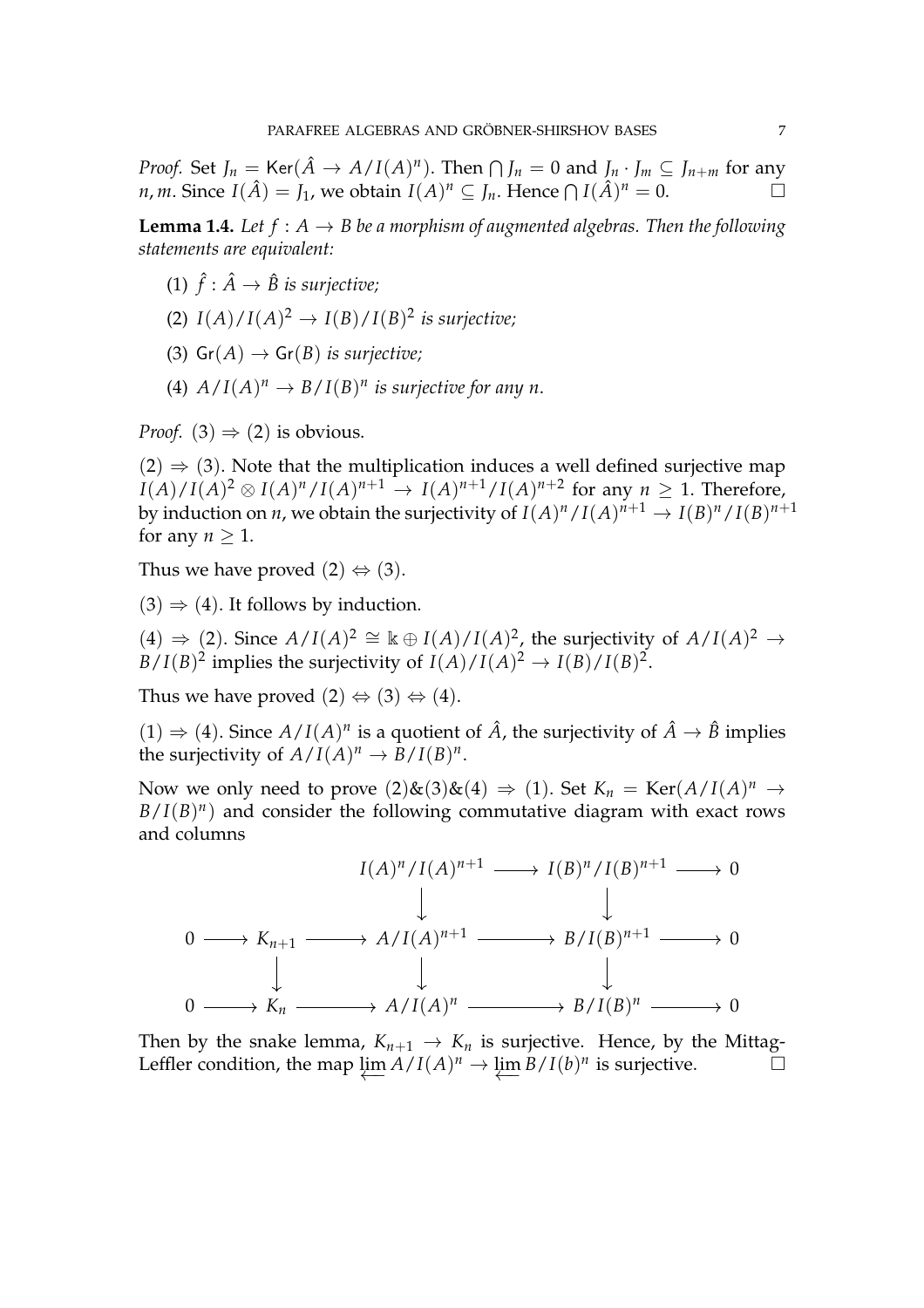<span id="page-7-0"></span>**1.4. Augmented algebras of finite type.** We say that an augmented algebra *A* is of *finite type* if  $I(A)/I(A)^2$  is a finitely generated k-module.

**Lemma 1.5.** For any finite set X the algebra  $\mathbb{k}\langle\langle X \rangle\rangle$  is of finite type.

<span id="page-7-1"></span>*Proof.* It follows from Lemma [1.1.](#page-5-0) □

**Proposition 1.6.** *Let A be an augmented algebra. Then the following statements are equivalent:*

- (1) *A is of finite type;*
- (2)  $\mathsf{Gr}_n(A)$  *is finitely generated as a* k-module for any  $n > 0$ ;
- (3)  $A/I(A)^n$  is finitely generated as a  $\Bbbk$ -module for any n;
- (4)  $\hat{A} \cong \mathbb{k}\langle\langle X \rangle\rangle/\mathfrak{a}$  *for some closed ideal*  $\mathfrak{a} \subseteq I(\mathbb{k}\langle\langle X \rangle\rangle)$  *and finite* X.

*Proof.* (2)  $\Rightarrow$  (1) and (3)  $\Rightarrow$  (1) are obvious.

 $(4) \Rightarrow (1)$ . By Lemma [1.5,](#page-7-0)  $\hat{A}$  is of finite type. The epimorphism  $\hat{A} \rightarrow A/I(A)^2$ induces an epimorphism  $\hat{A}/I(\hat{A})^2 \rightarrow A/I(A)^2$ . It follows that *A* is of finite type.

 $(1) \Rightarrow (2)$ ,  $(3)$ ,  $(4)$ . Consider a finite set *X* and a map  $X \rightarrow I(A)$  such that the image of the composition  $X \to I(A) \to I(A)/I(A)^2$  generates  $I(A)/I(A)^2$ . This map induces a morphism  $\Bbbk\langle X\rangle \to A$  such that  $I(\Bbbk\langle X\rangle)/I(\Bbbk\langle X\rangle)^2 \to$  $I(A)/I(A)^2$  is surjective. Then (2) and (3) follow from Lemma [1.4.](#page-6-0) Moreover, it follows that the map  $\mathbb{k}\langle\langle X\rangle\rangle \to \hat{A}$  is surjective. By Lemma [1.3](#page-5-1) the augmented algebra  $\hat{A}$  is Hausdorff in the  $I(A)$ -adic topology and hence, 0 is a closed ideal. Therefore  $\mathfrak{a} = \text{Ker}(\mathbb{k}\langle\langle X \rangle\rangle \to \hat{A})$  is closed and (4) follows.

**1.5. Complete augmented algebras.** An augmented algebra *A* is called *complete* if the map  $A \rightarrow \hat{A}$  is an isomorphism.

The completion  $\hat{A}$  of an augmented algebra  $A$  is **not necessarily complete** as an augmented algebra, because the  $I(\hat{A})$ -adic topology on  $\hat{A}$  does not need to be equal to the inverse limit topology. However, we prove (Theorem [1.10\)](#page-8-0) that  $\hat{A}$  is complete if  $A$  is of finite type.

**Lemma 1.7.** For any finite set X the algebra  $\mathbb{k}\langle\langle X\rangle\rangle$  is complete.

*Proof.* It follows from Lemma [1.1.](#page-5-0) □

**Lemma 1.8.** Let  $A \rightarrow B$  be a morphism of complete augmented algebras. Then the *following statements are equivalent.*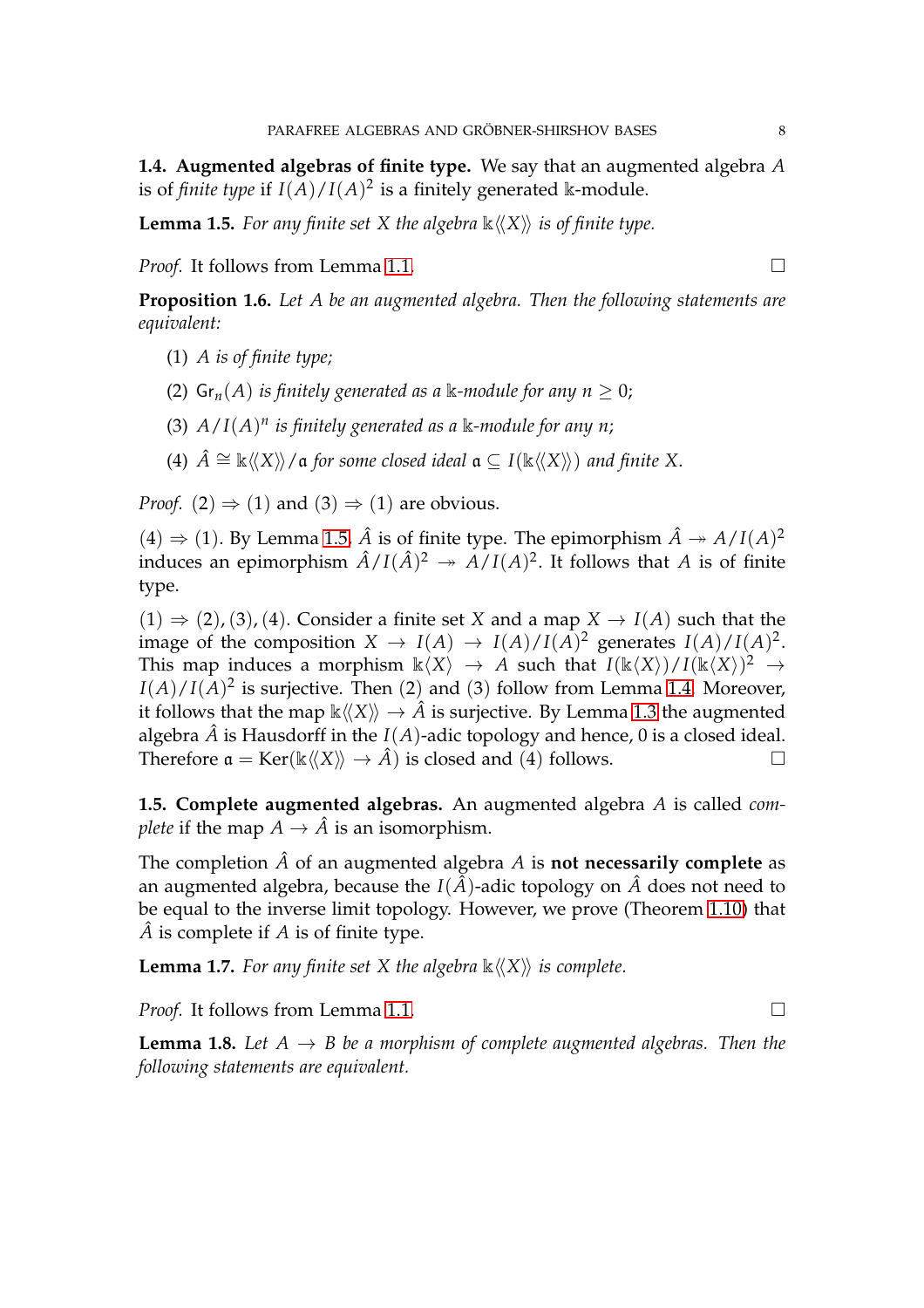- (1)  $A \rightarrow B$  *is surjective;*
- (2)  $I(A)/I(A)^2 \rightarrow I(B)/I(B)^2$  *is surjective.*
- (3)  $Gr(A) \rightarrow Gr(B)$  *is surjective;*
- (4)  $A/I(A)^n \to B/I(B)^n$  is surjective for any n.

<span id="page-8-1"></span>*Proof.* It follows from Lemma [1.4.](#page-6-0) □

**Lemma 1.9.** *Suppose A is a complete augmented algebra and*  $\alpha \subset I(A)$  *is a closed ideal. Then A*/a *is also complete.*

*Proof.* Lemma [1.4](#page-6-0) implies that the map  $A \to \widehat{A/a}$  is surjective. Hence  $A/\mathfrak{a} \to$  $\widehat{A/\mathfrak{a}}$  is surjective. Since  $\mathfrak{a}$  is closed, we have  $\bigcap_{n=1}^{\infty} (\mathfrak{a} + I(A)^n) = \mathfrak{a}$ . Then map is injective because  $\bigcap_{n=1}^{\infty} I(A/\mathfrak{a})^n = \bigcap_{n=1}^{\infty} (\mathfrak{a} + I(A)^n)/\mathfrak{a} = \mathfrak{a}/\mathfrak{a} = 0.$ 

<span id="page-8-0"></span>**Theorem 1.10.** Let A be an augmented algebra of finite type. Then  $\hat{A}$  is complete and *the map*  $A \rightarrow \hat{A}$  *induces isomorphisms* 

$$
A/I(A)^n \cong \hat{A}/I(\hat{A})^n, \qquad \text{Gr}(A) \cong \text{Gr}(\hat{A}).
$$

In particular,  $\hat{A}$  is of finite type.

*Proof.* By Proposition [1.6,](#page-7-1)  $\hat{A} \cong \mathbb{k}\langle\langle X \rangle\rangle/a$ , where  $\mathfrak{a} \subseteq I(\mathbb{k}\langle\langle X \rangle\rangle)$  is a closed ideal. Then, by Lemma [1.9,](#page-8-1)  $\hat{A}$  is complete.

Now we aim to prove  $A/I(A)^n \cong \hat{A}/I(\hat{A})^n$  and  $I^n(A)/I^{n+1}(A) \cong I^n(\hat{A})/I^{n+1}(\hat{A})$ . The second one easily follows from the first one. So we need to prove only the first one. Since  $A \to \hat{A}$  induces an isomorphism on completions, Lemma [1.4](#page-6-0) implies that  $A/I(A)^n \to \hat{A}/I(\hat{A})^n$  is surjective. On the other hand it is injective because the composition  $A/I(A)^n \to \hat{A}/I(\hat{A})^n \to A/I(A)^n$  is identical.

Denote by Aug<sup>fin</sup> the category of augmented algebras of finite type. Consider its full subcategory CAugfin consisting of complete algebras of finite type.

**Proposition 1.11.** *The operation of completion defines the left adjoint functor to the functor of embedding ι* : CAug<sup>fin</sup> → Aug<sup>fin</sup>.

$$
\widehat{(\cdot)}:\mathsf{Aug}^{\mathsf{fin}}\leftrightarrows \mathsf{CAug}^{\mathsf{fin}}:\iota.
$$

*Proof.* By Theorem [1.10,](#page-8-0) the functor of completion  $\widehat{(\cdot)}$  : Aug<sup>fin</sup>  $\rightarrow$  CAug<sup>fin</sup> is well defined. Then we only need to prove that for any morphism from an augmented algebra to a complete augmented algebra  $f : A \rightarrow C$  there exists a unique  $\hat{f} : \hat{A} \to C$  that makes the diagram is commutative. Such a morphism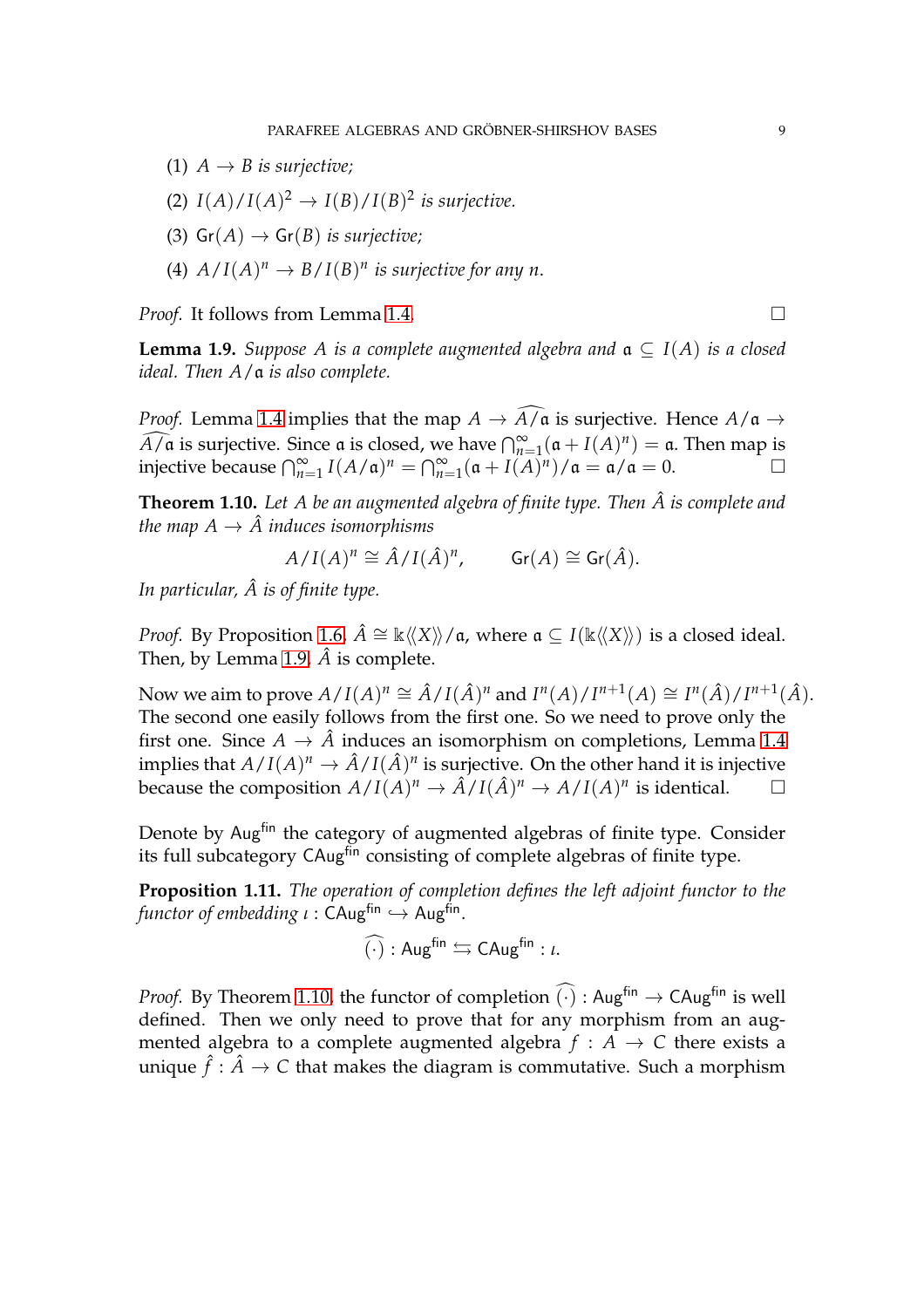can be constructed as the composition of the completion of the original morphism and the isomorphism  $\hat{A} \rightarrow \hat{C} \cong C$ . It is unique because the image of  $A \rightarrow \hat{A}$  is dence in  $\hat{A}$  and the morphisms  $\hat{A} \rightarrow C$  are continuous.

**Theorem 1.12.** *Let A be an augmented algebra of finite type. Then A is complete if and only if there exists a finite set X and a closed ideal*  $\mathfrak{a} \subseteq I(\mathbb{k}\langle\langle X\rangle\rangle)$  *such that* 

$$
A \cong \mathbb{k}\langle\langle X \rangle\rangle/\mathfrak{a}.
$$

*Proof.* Any algebra of the form  $\kappa \langle\langle X \rangle\rangle / \mathfrak{a}$  is complete by Lemma [1.9.](#page-8-1) On the other hand, by Proposition [1.6,](#page-7-1) we have  $A \cong \hat{A} \cong \mathbb{k}\langle\langle X \rangle\rangle/\mathfrak{a}$  for a closed ideal  $a \subset I(\mathbb{k}\langle\langle X \rangle\rangle).$ 

# **2. Gröbner-Shirshov bases for closed ideals of**  $\mathbb{k}\langle\langle X\rangle\rangle$

The goal of this section is to prove a variant of the Composition-Diamond lemma for closed ideals of the algebra of non-commutative power series  $\kappa \langle \langle X \rangle$ in a more general setting then it was done by Gerritzen and Holtkamp [\[GH98\]](#page-28-7). Namely we prove it with respect to an arbitrary admissible **N**-order on the free monoid  $W(X)$  and over an arbitrary commutative ring  $\Bbbk$ . We also want to mention a thesis of Hellström [\[H02\]](#page-28-9) devoted to a similar question but our approach is independent.

**2.1. Topological bases and** *I***-adic bases.** Gerritzen and Holtkamp in [\[GH98\]](#page-28-7) use the notion of *I*-adic basis. In our generalisation we need a more general notion of topological basis that is introduced in this subsection.

Here  $\Bbbk$  is considered as a discrete topological commutative ring.

**Definition 2.1** (topological sum)**.** Let *M* be a Hausdorff topological k-module and let  $(m_i)_{i \in \mathfrak{I}}$  be a family in *M* indexed by some not necessarily finite set  $\mathfrak{I}$ . An element *m* is called *topological sum* of this family if for any neighbourhood *U* of *m* there exists a finite subset  $\mathfrak{F} \subseteq \mathfrak{I}$  such that for any finite  $\mathfrak{F}'$ , satisfying  $\mathfrak{F}\subseteq \mathfrak{F}'\subseteq \mathfrak{I}$ , we have  $\sum_{i\in \mathfrak{F}'}m_i\in U.$  If a topological sum exists, then the family  $(m_i)_{i \in \mathcal{I}}$  is called *summable*. Since *M* is Hausdorff, we see that a topological sum, if it exists, is unique and we denote it by

$$
m=\sum_{i\in\mathfrak{I}}m_i.
$$

We do not call topological sums "series" so as not to confuse with elements of  $\Bbbk\langle\langle X\rangle\rangle.$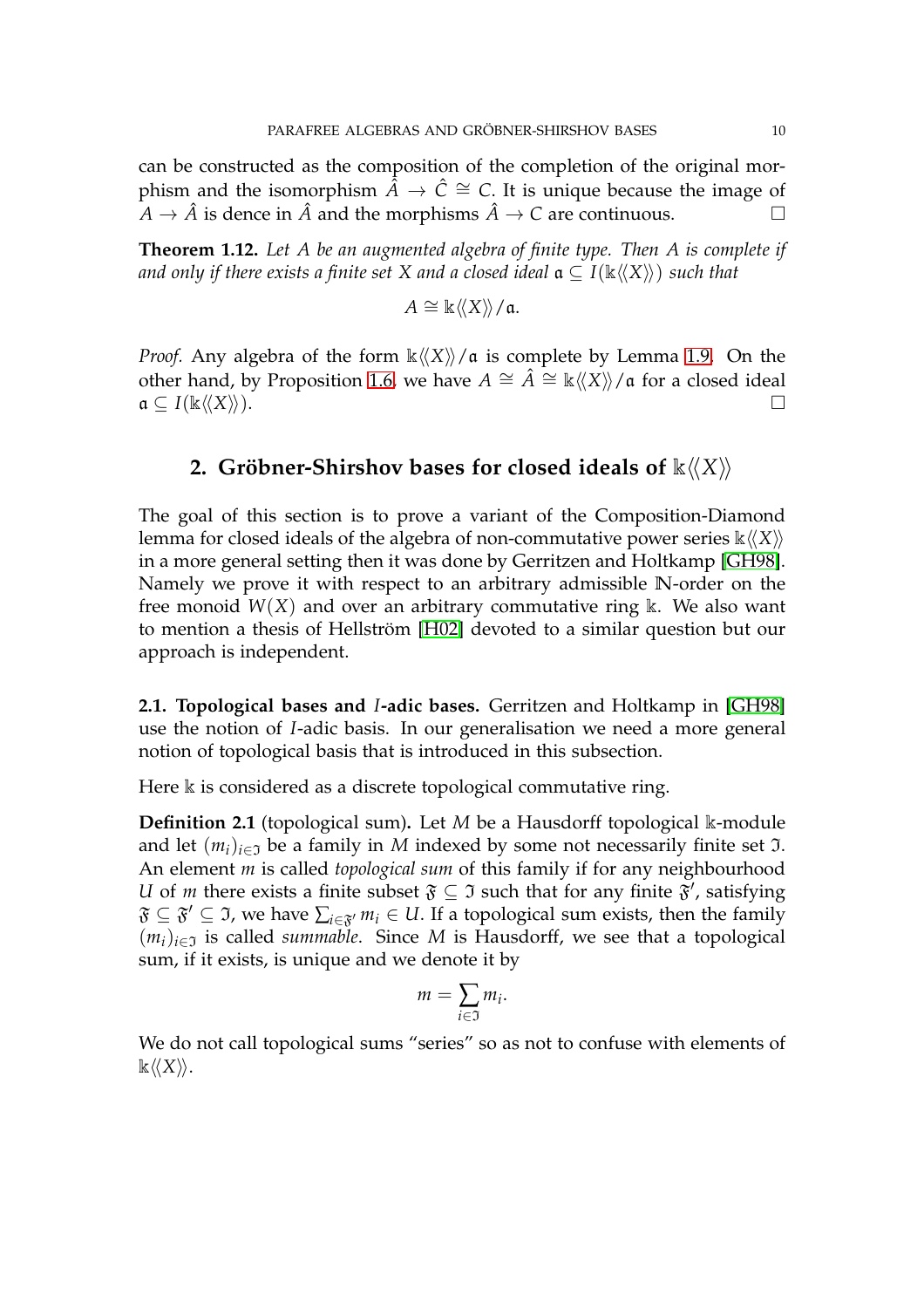**Definition 2.2** (topological basis)**.** Let *M* be a Hausdorff topological k-module and let  $(b_i)_{i \in \mathfrak{I}}$  be a family of elements of *M*. A *topological linear combination* of  $(b_i)_{i \in \mathfrak{I}}$  is a topological sum of the form  $\sum_{i \in \mathfrak{I}} \alpha_i b_i$ , where  $(\alpha_i)_{i \in \mathfrak{I}}$  is a family of scalars such that  $(\alpha_i b_i)_{i \in \mathcal{I}}$  is summable. The family  $(b_i)_{i \in \mathcal{I}}$  is called *topological basis* of *M* if any element of *M* can be uniquely presented as its topological linear combination.

<span id="page-10-1"></span>**Lemma 2.3.** Let A be a complete augmented algebra, let  $(a_i)_{i \in \mathcal{I}}$ ,  $a_i \in A$  be a family *and*  $\mathfrak{I}_n = \{i \in \mathfrak{I} \mid a_i \notin I(A)^n\}$ . *Then*  $(a_i)_{i \in \mathfrak{I}}$  *is summable if and only if*  $\mathfrak{I}_n$  *is finite for any n.*

*Proof.* Assume that  $(a_i)_{i \in \mathfrak{I}}$  is summable and  $s = \sum_{i \in \mathfrak{I}} a_i$ . For a finite  $\mathfrak{F} \subseteq \mathfrak{I}$  we consider a sum  $s_{\mathfrak{F}} = \sum_{i \in \mathfrak{F}} a_i$ . Then for any *n* there exists a finite  $\mathfrak{F}_n \subseteq \mathfrak{I}$  such that for any finite  $\mathfrak{F}'$  satisfying  $\mathfrak{F}_n \subseteq \mathfrak{F}' \subseteq \mathfrak{I}$  we have  $s - s_{\mathfrak{F}'} \in I(A)^n$ . Then for any  $i \notin \mathfrak{F}_n$  we have  $a_i = (s - s_{\mathfrak{F}_n}) - (s - s_{\mathfrak{F}_n \cup \{i\}}) \in I(A)^n$ . It follows that  $\mathfrak{I}_n \subseteq \mathfrak{F}_n$  and hence  $\mathfrak{I}_n$  is finite.

Now assume that  $\mathfrak{I}_n$  is finite and set  $s_n = \sum_{i \in \mathfrak{I}_n} a_i$ . Then  $s_n - s_{n+1} \in I^n$  and hence  $s_n$  converges to some element *s* so that  $s - s_n \in I^n$ . For any neighbourhood *U* of *s* there is *n* such that  $s + I^n \subseteq U$ . Since  $a_i \in I^n$  for any  $i \notin \mathfrak{I}_n$ , we obtain that  $\sum_{i\in \mathfrak{F}'}a_i\in s+I^n\subseteq U$  for any finite  $\mathfrak{F}'$  such that  $\mathfrak{I}_n\subseteq \mathfrak{F}'\subseteq \mathfrak{I}$ . Then  $(a_i)_{i \in \mathcal{I}}$  is summable.

**Definition 2.4** (*I*-adic basis). Let *A* be a complete augmented algebra,  $(b_i)_{i \in \mathcal{I}}$ ,  $b_i \in$ *A* be a family and  $\mathfrak{I}_n = \{i \in \mathfrak{I} \mid b_i \notin I(A)^n\}$ . Following [\[GH98\]](#page-28-7) we say that  $(b_i)_{i \in \mathfrak{I}}$  is an *I-adic basis* if  $(p_n(b_i))_{i \in \mathfrak{I}_n}$  is a basis of the k-module  $A/I(A)^n$  for any  $n \geq 0$ .

<span id="page-10-0"></span>Here we give an interpretation of the notion of the *I*-adic basis in terms of topological bases.

**Proposition 2.5.** Let A be a complete augmented algebra,  $(b_i)_{i \in \mathcal{I}}$ ,  $b_i \in A$  be a family  $and \, \mathfrak{I}_n=\{i\in\mathfrak{I}\mid b_i\notin I(A)^n\}.$  Then  $(b_i)_{i\in\mathfrak{I}}$  is an I-adic basis if and only if  $(b_i)_{i\in\mathfrak{I}\setminus\mathfrak{I}_n}$ *is a topological basis of I*(*A*) *n for any n*.

*Proof.* Assume that  $(b_i)_{i \in \mathcal{I}}$  is an *I*-adic basis. Fix  $n \geq 0$ . Since  $(p_n(b_i))_{i \in \mathcal{I}}$ is a basis for any *n*, we obtain that  $(p_m(b_i))_{i \in \mathfrak{I}_m \setminus \mathfrak{I}_n}$  is a basis of  $I^n/I^m$  for any  $m > n$ . Take an element  $a \in I^n$ . Consider a linear combitation  $p_m(a) =$  $\sum_{i\in\mathfrak{I}_m\backslash\mathfrak{I}_n} \alpha_{i,m} p_m(b_i)$ . The fact that the map  $p_m$  :  $A$   $\rightarrow$   $A/I^m$  factors as  $A$   $\rightarrow$  $A/I^{m+1} \to A/I^m$ , implies that  $\alpha_{i,m} = \alpha_{i,m+1}$  for any  $i \in \mathfrak{I}_m \setminus \mathfrak{I}_n$ . Hence we can define  $\alpha_i := \alpha_{i,m}$  and obtain  $a = \sum_{i \in \mathfrak{I} \setminus \mathfrak{I}_n} \alpha_i b_i$ .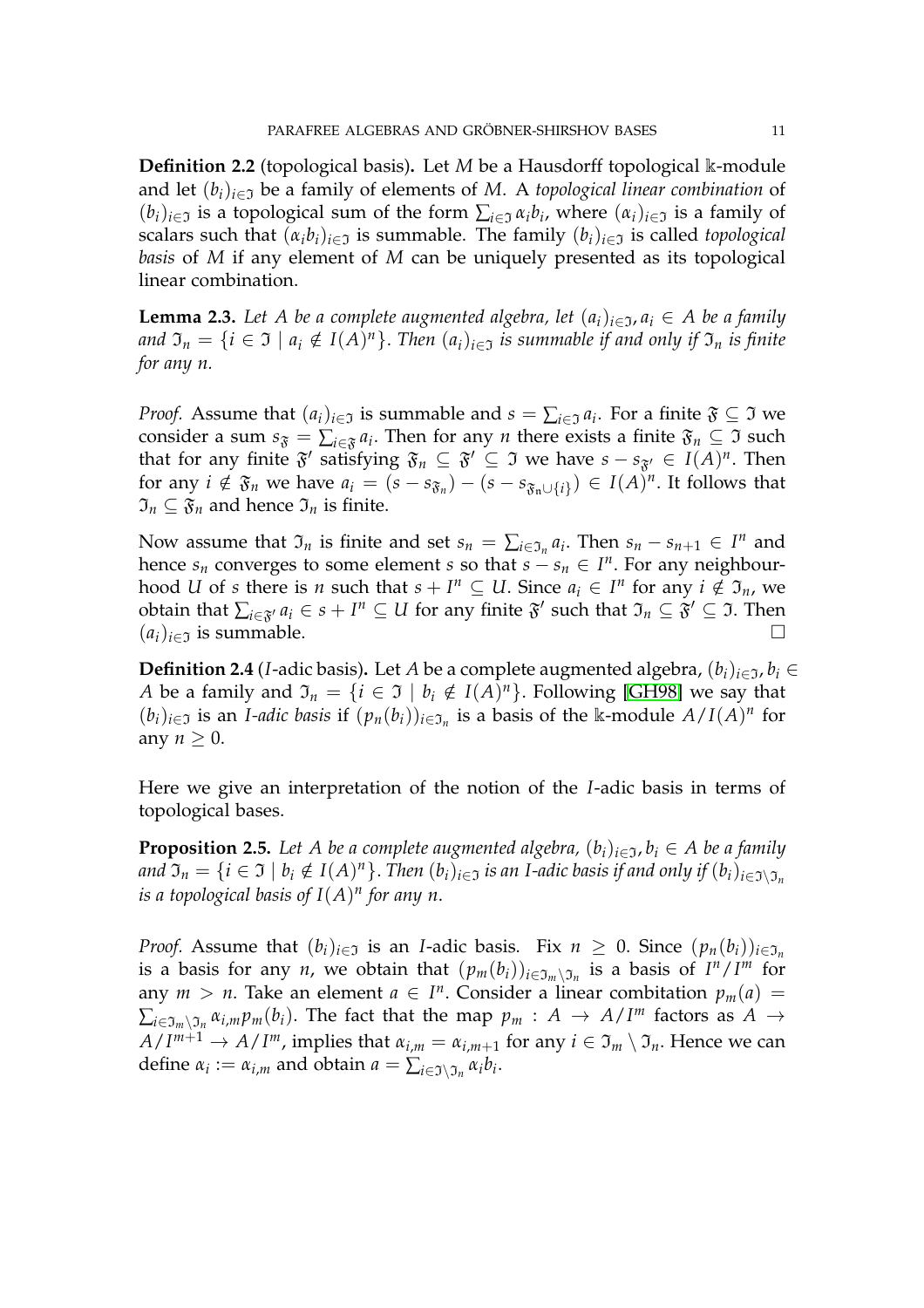Prove that this presentation is unique. It is enough to prove that the equality  $\sum_{i\in\mathfrak{I}\setminus\mathfrak{I}_n}\alpha_ib_i=0$  implies  $\alpha_i=0$  for any  $i\in\mathfrak{I}\setminus\mathfrak{I}_n.$  If  $\sum_{i\in\mathfrak{I}\setminus\mathfrak{I}_n}\alpha_ib_i=0$ , then  $\sum_{i \in \mathfrak{I}_n \setminus \mathfrak{I}_m} \alpha_i p_m(b_i) = 0$  for any  $m > n$ , where this sum is a usual linear combination. Hence  $\alpha_i = 0$  for any  $i \in \mathfrak{I}_n \setminus \mathfrak{I}_m$  and for any  $m > n$ .

Now assume that  $(b_i)_{i \in \mathcal{I} \setminus \mathcal{I}_n}$  is a topological basis of  $I^n$  for any  $n$  and prove that it is an *I*-adic basis. First we prove that  $(p_n(b_i))_{i \in \mathcal{I}_n}$  spans  $A/I^n$ . Take an element  $a \in A/I^n$  and any its preimage  $a' \in A$ . Present  $a'$  as a topological linear combination  $a' = \sum_{i \in \mathfrak{I}} \alpha_i b_i$ . Since  $(\alpha_i b_i)_{i \in \mathfrak{I}}$  is summable, then  $\mathfrak{F}_n := \{i \in \mathfrak{I} \mid i \in \mathfrak{I}\}$  $\mathfrak{I} \mid p_n(\alpha_i b_i) \neq 0\}$  is finite. Note that  $\mathfrak{F}_n \subseteq \mathfrak{I}_n$ . Then  $a = \sum_{i \in \mathfrak{F}_n} \alpha_i b_i$  and hence  $(p_n(b_i))_{i \in \mathfrak{I}_n}$  spans  $A/I^n$ .

Prove that  $(p_n(b_i))_{i \in \mathfrak{I}_n}$  is linearly independent. Assume  $\sum_{i \in \mathfrak{I}_n} \alpha_i p_n(b_i) = 0$ . Then  $\sum_{i\in\mathfrak{I}_n}\alpha_ib_i\in I^n$ . Therefore  $\sum_{i\in\mathfrak{I}_n}\alpha_ib_i=\sum_{i\in\mathfrak{I}\setminus\mathfrak{I}_n}\beta_ib_i$  for some family  $(\beta_i)_{i\in\mathfrak{I}\setminus\mathfrak{I}_n}$ . Hence  $\sum_{i\in\mathfrak{I}}\gamma_{i}b_{i}=0$ , where  $\gamma_{i}=\alpha_{i}$  for  $i\in\mathfrak{I}_{n}$  and  $\gamma_{i}=-\beta_{i}$  for  $i\in\mathfrak{I}\setminus\mathfrak{I}_{n}$ . It follows that  $\gamma_i = 0$  for any  $i \in \mathcal{I}$  and hence  $\alpha_i = 0$  for any  $i \in \mathcal{I}_n$ . Thus  $(p_n(b_i))_{i \in \mathfrak{I}_n}$  is linearly independent.

**2.2. Composition-Diamond lemma.** An **N**-order is an order  $\leq$  on some countable set which is isomorphic to **N**. In other words, **N**-order is a total order such that any bounded above subset is finite.

An order < on a monoid *M* is called *admissible* if it is total and satisfies 1 < *m* for all  $m \in M \setminus \{1\}$ , and  $m_1 < m_2$  implies  $m'm_1m'' < m'm_2m''$  for any  $m'$ ,  $m'' \in$ *M*. Note that admissible orders can exist only on cancellative monoids.

Further we assume that  $X = \{x_1, \ldots, x_N\}$  is a finite set, where  $x_1, \ldots, x_N$  are distinct elements, and we assume that  $W := W(X)$  is endowed by an admissible **N**-order such that  $x_1 < x_2 < \cdots < x_N$ . For example, deg-lex order is an admissible **N**-order on *W*.

For any  $f = \sum f_w w \in \mathbb{K} \langle X \rangle$ , where  $f_w \in \mathbb{K}$ , we set supp $(f) := \{w \in W :$  $f_w \neq 0$ . If  $f \neq 0$ , we denote by  $m(f)$  the minimal element of supp(*f*). We call  $mt(f)$  *the minimal monomial* of *f*. For any subset  $S \subseteq \mathbb{k} \langle \langle X \rangle \rangle \setminus 0$  we set  $m(t) = \{m(t) \mid s \in S\}$ . Note that if a is a closed ideal of  $\kappa \langle \langle X \rangle \rangle$ , then  $m(t)$  and  $(0)$ is a monoid ideal of the monoid *W*(*X*). Further, we set  $r(f) = f - f_{mt(f)}mt(f)$ . Then

$$
f = f_{\mathsf{mt}(f)} \mathsf{mt}(f) + \mathsf{r}(f)
$$

and  $mt(r(f)) > mt(f)$ . A power series *f* is called *monic*, if  $f_{mt(f)} = 1$ . A set *S* of power series is called monic if it consists of monic power series.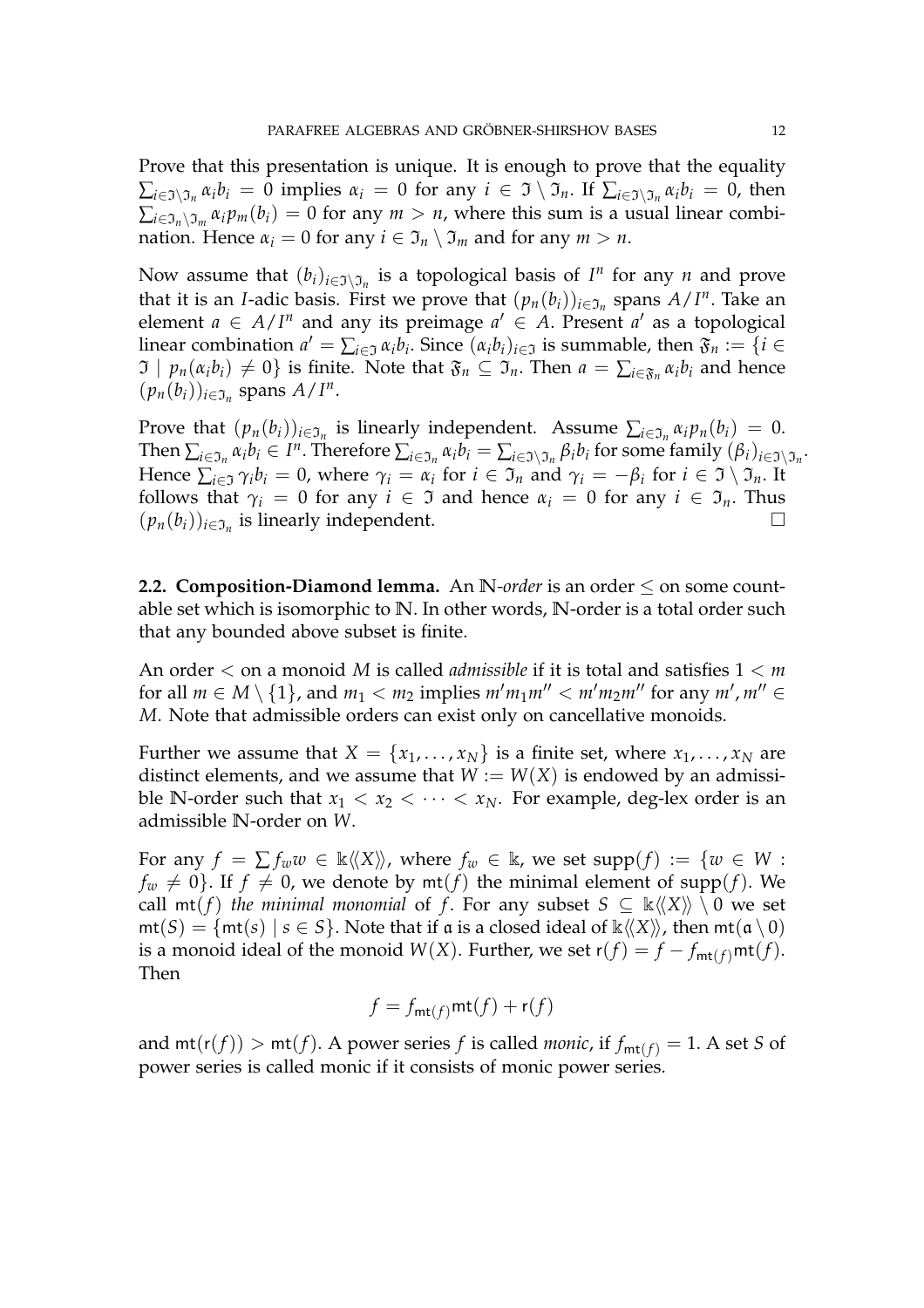For a subset  $S \subseteq \mathbb{k}\langle\langle X \rangle\rangle$  we denote by  $(S)$  the closed ideal of  $S \subseteq \mathbb{k}\langle\langle X \rangle\rangle$ generated by *S*.

**Definition 2.6** (Gröbner–Shirshov basis). A monic set  $S \subseteq \mathbb{k} \langle \langle X \rangle \rangle$  is called a *Gröbner–Shirshov basis* if  $mt(\overline{(S)} \setminus 0) = Wmt(S)W$ . In other words, the monoid ideal  $mt((S) \setminus 0)$  is generated by  $mt(S)$ .

**Definition 2.7** (Compositions). Let  $f$ ,  $g \in \mathbb{k} \langle X \rangle$  be two monic power series and *w* ∈ *W*. We introduce two types of elements that will be called *compositions* of *f* and *g* with respect to *w* :

- If  $w = \text{mt}(f) \cdot u = v \cdot \text{mt}(g)$  for some  $u, v \in W$ ,  $u, v \neq 1$ , then the power series *f u* − *vg* is called the *intersection composition* of *f* and *g* with respect to *w*.
- If  $w = mt(f) = u \cdot mt(g) \cdot v$  for some  $u, v \in W$ , then the power series *f* − *ugv* is called the *inclusion composition* of *f* and *g* with respect to *w*.

Note that for any composition *h* of *f* and *g* with respect to *w* we have  $m(t) > w$ and  $h \in \overline{(f,g)}$ .

**Definition 2.8** (Trivial modulo  $(S, w)$ ). Let  $S \subseteq \mathbb{k} \langle \langle X \rangle \rangle$  be a monic set and *w* ∈ *W*. We say that  $f \in \mathbb{k} \langle\langle X \rangle\rangle$  is *trivial modulo*  $(S, w)$ , if *f* can be presented as an topological sum

$$
f = \sum_{i \in \mathbb{N}} g_i s_i h_i, \quad \text{such that} \quad \text{mt}(g_i) \text{mt}(s_i) \text{mt}(h_i) > w
$$

 $s_i \in S$ ,  $g_i$ ,  $h_i \in \mathbb{K} \langle\langle X \rangle\rangle$  for any  $i \in \mathbb{N}$ .

We say that  $f_1$  and  $f_2$  are equal modulo  $(S, w)$ , denoted by

$$
f_1 \equiv f_2 \mod (S, w),
$$

<span id="page-12-0"></span>if  $f_1 - f_2$  is trivial modulo  $(S, w)$ .

**Theorem 2.9** (Composition–Diamond lemma). Let X be a finite set, let  $W =$ *W*(*X*) *be the free monoid endowed by an admissible* **N***-order and S be a monic subset of*  $\Bbbk\langle\langle X\rangle\rangle$ . *Set A* :=  $\Bbbk\langle\langle X\rangle\rangle/(S)$ ,  $\beta(S) := W \setminus W$ mt(*S*)*W* and denote by  $\varphi : \Bbbk\langle\langle X\rangle\rangle \rightarrow$ *A the projection. Then the following statements are equivalent:*

- (1) *S is a Gröbner-Shirshov basis;*
- (2) *every composition of series of S with respect to a word w is trivial modulo* (*S*, *w*)*;*
- (3) If  $f \in \overline{(S)} \setminus 0$  and  $w < \text{mt}(f)$ , then f is trivial modulo  $(S, w)$ ;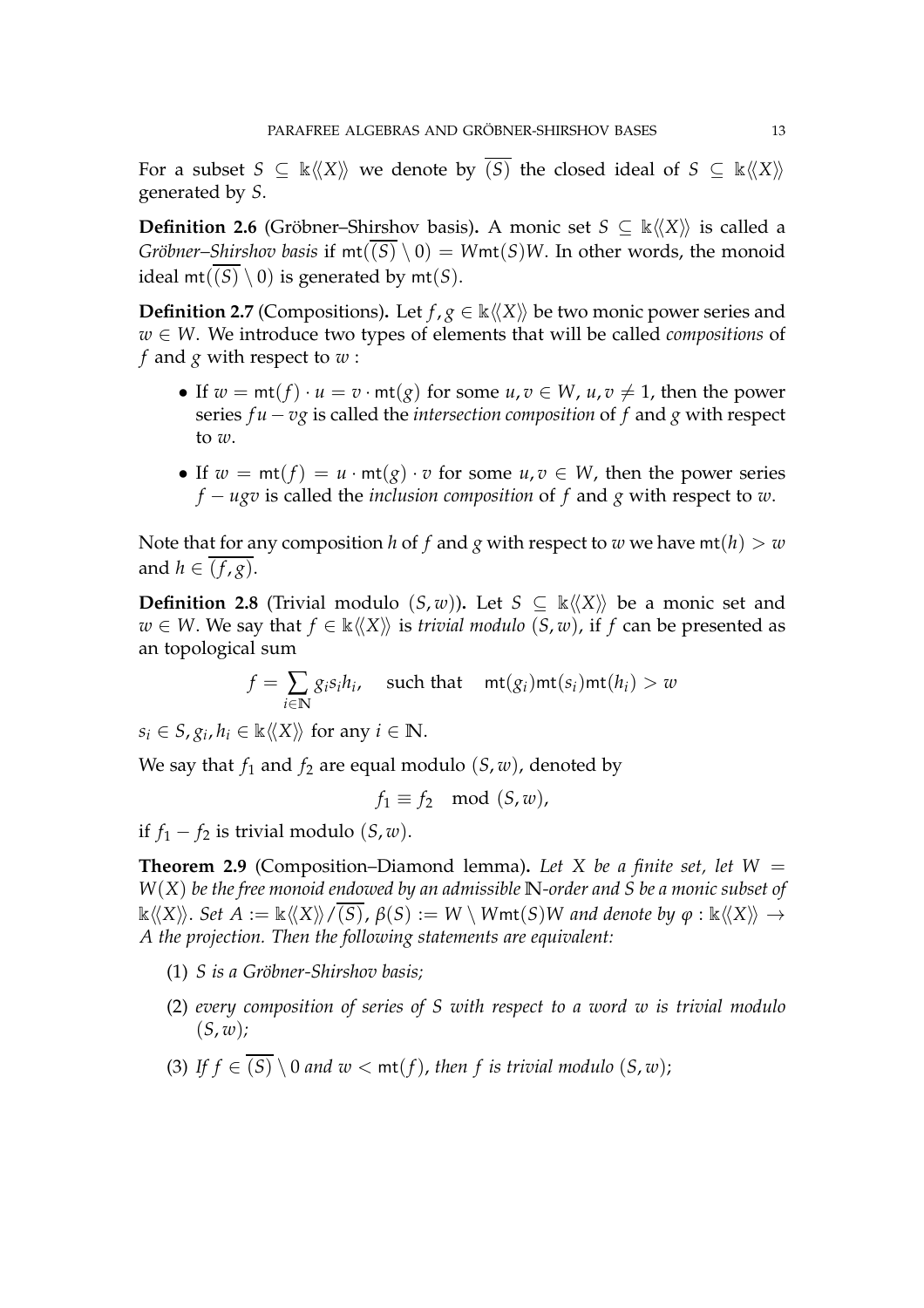(4) (*ϕ*(*w*))*w*∈*β*(*S*) *is a topological basis of A*.

<span id="page-13-0"></span>To prove the CD-lemma we need the following two lemmas.

**Lemma 2.10.** Let S satisfy (2) of the theorem. If  $w = u_1$ mt $(s_1)v_1 = u_2$ mt $(s_2)v_2$ , *where*  $u_1, v_1, u_2, v_2 \in W$ ,  $s_1, s_2 \in S$ , then  $u_1s_1v_1 \equiv u_2s_2v_2 \mod (S, w)$ .

*Proof.* There are three cases to consider.

Case 1. Suppose that subwords  $mt(s_1)$  and  $mt(s_2)$  of *w* are disjoint, say,  $|u_2| \geq$  $|u_1| + |mt(s_1)|$ . Then,  $u_2 = u_1mt(s_1)u$  and  $v_1 = umt(s_2)v_2$  for some  $u \in W$ , and so,  $w = u_1$ mt $(s_1)$ *u*mt $(s_2)v_2$ .

Now,

$$
u_1s_1v_1 - u_2s_2v_2 = u_1s_1umt(s_2)v_2 - u_1mt(s_1)us_2v_2
$$
  
= 
$$
-u_1s_1u(s_2 - mt(s_2))v_2 + u_1(s_1 - mt(s_1))us_2v_2
$$
  
= 
$$
-u_1s_1ur(s_2)v_2 + u_1r(s_1)us_2v_2.
$$

Since  $mt(r(s_2)) > mt(s_2)$  and  $mt(r(s_1)) > mt(s_1)$ , we conclude that

$$
\mathsf{mt}(u_1)\mathsf{mt}(s_1)\mathsf{mt}(u\mathsf{r}(s_2)v_2) > w, \quad \mathsf{mt}(u_1\mathsf{r}(s_1)u)\mathsf{mt}(s_2)\mathsf{mt}(v_2) > w.
$$

Hence  $u_1s_1v_1 - u_2s_2v_2 \equiv 0 \mod (S,w)$ .

Case 2. Suppose that the subword  $mt(s_1)$  of *w* contains  $mt(s_2)$  as a subword. Then  $\text{mt}(s_1) = u\text{mt}(s_2)v$ ,  $u_2 = u_1u$  and  $v_2 = vv_1$ , that is,  $w = u_1u\text{mt}(s_2)vv_1$ .

We have  $u_1s_1v_1 - u_2s_2v_2 = u_1(s_1 - us_2v)v_1$ . Since the inclusion composition  $s_1 - u s_2 v$  is trivial modulo (*S*, mt( $s_1$ )), the statement follows.

Case 3.  $mt(s_1)$  and  $mt(s_2)$  have a nonempty intersection as a subword of *w*. We may assume that  $u_2 = u_1u$ ,  $v_1 = vv_2$ ,  $w = u_1mt(s_1)vv_2 = u_1umt(s_2)v_2$ , where  $u, v \neq 1$ . Then  $s_1v - us_2$  is an intersection composition and, similar to the Case 2, we have  $u_1s_1v_1 ≡ u_2s_2v_2 \mod (S, w)$ . □

<span id="page-13-1"></span>**Lemma 2.11.** *Let*  $S \subseteq \mathbb{k}\langle\langle X \rangle\rangle$  *be a monic set,*  $f \in \mathbb{k}\langle\langle X \rangle\rangle$  *and w*  $\in$  *W such that w* <  $m(f)$ . *Then there exists*  $g \in \mathbb{k} \langle \langle X \rangle \rangle$  *such that*  $f \equiv g \mod (S, w)$  *and*  $\text{supp}(g) \subseteq g$  $\beta(S)$ . *Moreover, if*  $m(t) \in \beta(S)$ , *then*  $m(t) = m(t)$ .

*Proof.* In this prove for a power series *h* and a word *w* we denote by *h<sup>w</sup>* the coefficient of *h* next to *w* so that  $h = \sum h_w w$ . Denote by  $W_{\geq w}$  the set of words greater than *w*. Note that supp $(f) \subseteq W_{\geq w}$ . Since *W* is N-ordered, we can present *W*mt(*S*)*W* ∩ *W*<sub>>*w*</sub> as a increasing sequence of words *W*mt(*S*)*W* ∩ *W*<sub>>*w*</sub> = {*w*<sub>1</sub> <  $w_2 < w_3 < \ldots$  }.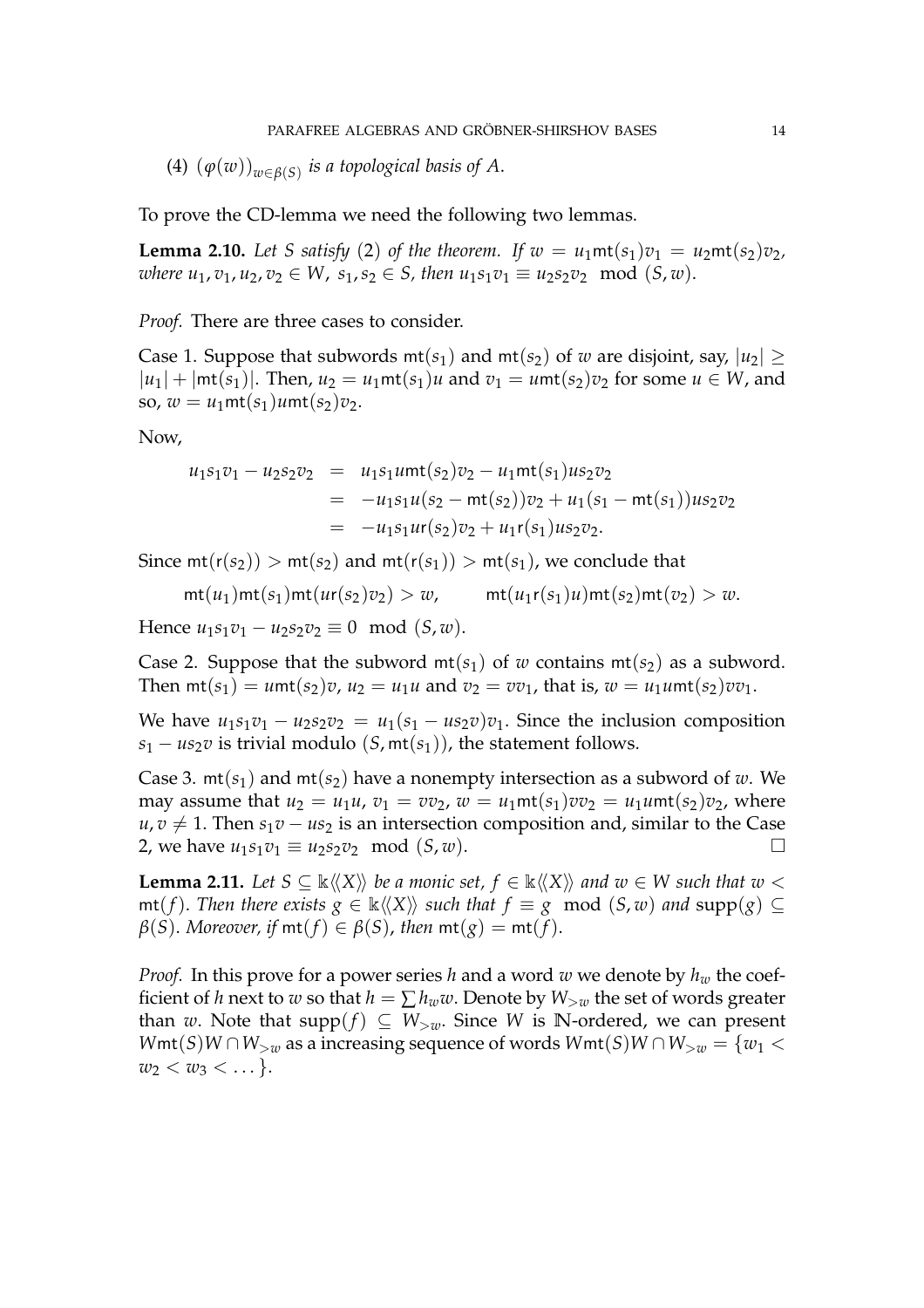For each  $n \geq 1$  we take the element  $w_n \in Wmt(S)W \cap W_{>w}$  and decompose it as  $w_n = u_n$ mt $(s_n)v_n$  for some  $u_n, v_n \in W$ ,  $s_n \in S$ . We will construct inductively two sequences  $g^{(1)}, g^{(2)}, \dots \in \Bbbk\langle\!\langle X \rangle\!\rangle$  and  $\alpha_1, \alpha_2, \dots \in \Bbbk$  satisfying:

- $g^{(n)} = f + \sum_{i=1}^{n} \alpha_i v_i s_i u_i;$
- $\text{supp}(g^{(n)}) \cap \{w_1, \ldots, w_n\} = \emptyset;$
- if  $mt(f) \in \beta(S)$ , then  $mt(f) = mt(g^{(n)})$ ,

for each  $n \ge 1$ . Take  $\alpha_1 := -f_{w_1}$  and  $g^{(1)} = f + \alpha_1 u_1 s_1 v_1$ . Hence  $w_1 \notin$  $\mathsf{supp} (g^{(1)})$  and, if  $\mathsf{mt}(f) \ \in \ \beta(\mathcal{S})$ , then  $\mathsf{mt}(f) \ = \ \mathsf{mt}(g^{(1)})$ . Assume that we have already constructed  $g^{(i)}$ ,  $\alpha_i$  for  $i$  < *n*. Take  $\alpha_n$  =  $-g^{(n-1)}_{w_n}$  $\binom{n-1}{w_n}$  and  $g^{(n)} =$  $g^{(n-1)} + \alpha_n v_n s_n u_n$ . It is easy to check that  $g^{(n)}$  satisfies the conditions.

Since there is only finite number of words *w* of length no more than *m*, we obtain that there is  $n_0$  such that  $\alpha_n u_n s_n v_n \in I^m$  for any  $n \geq n_0$ . Then the sequence  $g^{(n)}$  converges to some power series  $g = f + \sum_{i=1}^\infty g^{(n)}$  $\sum_{i=1}^{\infty} \alpha_i u_i s_i v_i$ . It is easy to see that *g* satisfies all required conditions.

*Proof of Theorem* [2.9.](#page-12-0) (2)  $\Rightarrow$  (1). Take  $f \in (S) \setminus 0$  and show that  $mt(f) \in Wmt(S)W$ . Chose *k* big enough so that  $k > |w|$  for any  $w < \text{mt}(f)$ . For any power series *h* we denote by  $\tilde{h} := p_k(h)$  its image in  $\Bbbk\langle\langle X \rangle\rangle$ . Then  $\tilde{f} \in (\tilde{S})$ . Using that  $\Bbbk \langle \langle X \rangle \rangle / I^k \cong \Bbbk \langle X \rangle / I^k$  (Lemma [1.1\)](#page-5-0), we obtain

(2.1) 
$$
\tilde{f} = \sum_{i=1}^{n} \alpha_i u_i \tilde{s}_i v_i,
$$

for some  $u_i, v_i \in W$ ,  $s_i \in S$ ,  $\alpha_i \in \mathbb{k} \setminus \{0\}$  such that

<span id="page-14-0"></span>
$$
u_1\mathsf{mt}(s_1)v_1 \leq u_2\mathsf{mt}(s_2)v_2 \leq \cdots \leq u_n\mathsf{mt}(s_n)v_n.
$$

Set  $w_i := u_i$ mt $(s_i)v_i \in W$ mt $(S)W$ . Since  $k$  is big enough, we have that  $\mathsf{mt}(f) =$  $\text{mt}(\sum_{i=1}^{n} \alpha_i u_i s_i v_i)$  and hence  $w_1 \leq \text{mt}(f)$ .

There are many presentations of  $\tilde{f}$  of the form [\(2.1\)](#page-14-0) and now we chose the one with the maximal possible  $w_1$ . Such a presentation exists because  $w_1 \leq mt(f)$ .

Let

$$
w_1=w_2=\cdots=w_\ell
$$

If  $\ell = 1$ , then  $mt(f) = mt(u_1 s_1 v_1) = w_1 \in Wmt(S)W$  and the statement follows. Assume that  $\ell > 2$ . Then by Lemma [2.10,](#page-13-0)

$$
u_i s_i v_i \equiv u_1 s_1 v_1 \mod (S, w_1),
$$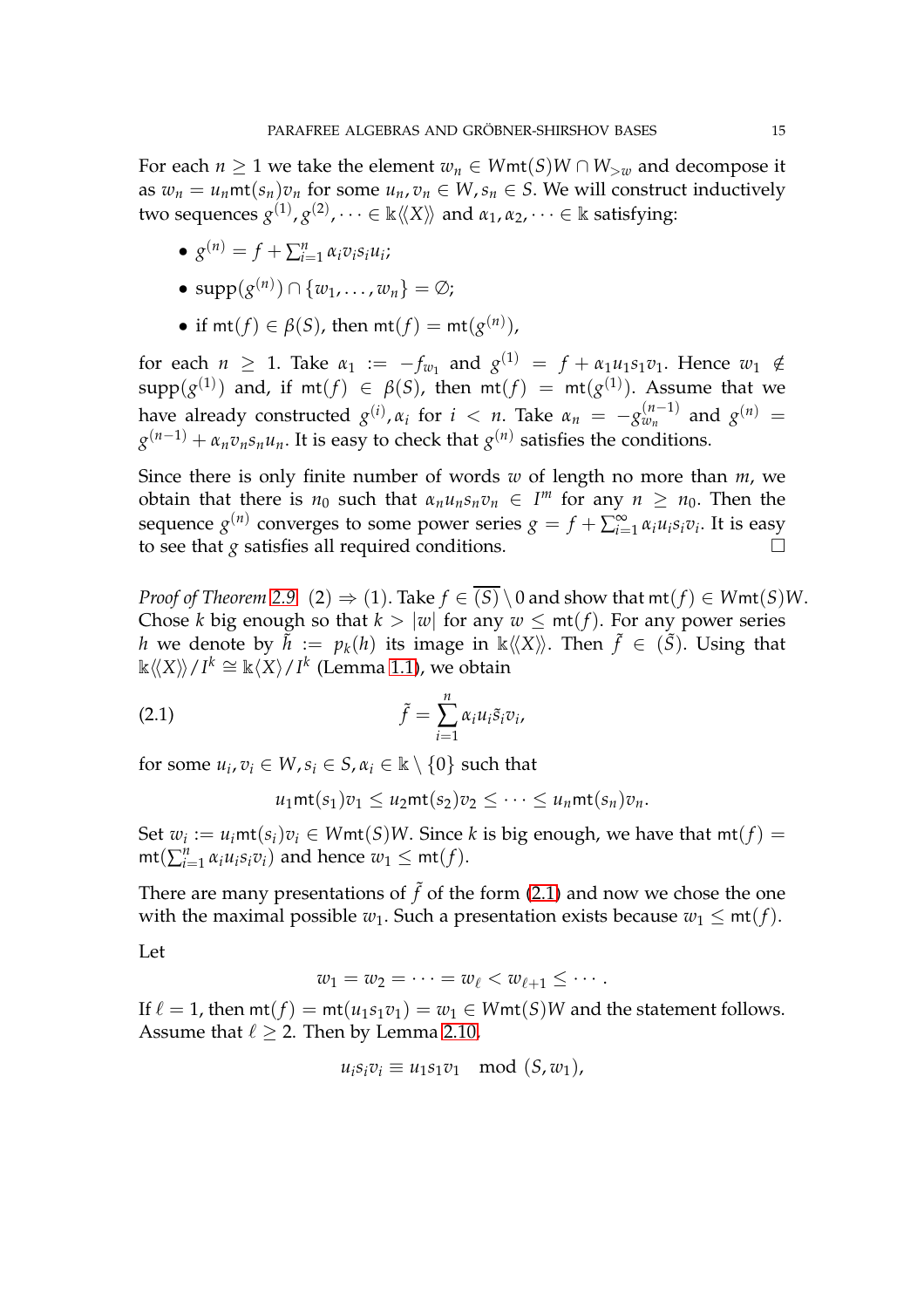for  $1 \le i \le \ell$ . It follows that for  $1 \le i \le \ell$  we have

$$
u_i \tilde{s}_i v_i = u_1 \tilde{s}_1 v_1 + \sum_{j=1}^{m_i} \alpha'_{i,j} u'_{i,j} \tilde{s}'_{i,j} v'_{i,j}
$$

such that  $u'_{i,j}$ mt $(s'_i)$  $(v'_{i,j})v'_{i,j} > w_1$ . Therefore we get

<span id="page-15-0"></span>
$$
(2.2) \qquad \tilde{f}=(\alpha_1+\cdots+\alpha_\ell)u_1\tilde{s}_1v_1+\sum_{j=1}^\ell\sum_{j=1}^{m_i}\alpha_i\alpha'_{i,j}u'_{i,j}\tilde{s}'_{i,j}v'_{i,j}+\sum_{i=\ell+1}^n\alpha_iu_i\tilde{s}_i v_i.
$$

We claim that  $\alpha_1 + \cdots + \alpha_\ell \neq 0$ . Because if  $\alpha_1 + \cdots + \alpha_\ell = 0$ , we obtain a new presentation [\(2.2\)](#page-15-0) of the form [\(2.1\)](#page-14-0) with a smaller  $w_1$ , which contradicts to our choice of presentation [\(2.1\)](#page-14-0). Then  $\alpha_1 + \cdots + \alpha_\ell \neq 0$ . It follows that  $m(t) = m t(u_1 s_1 v_1) = w_1 \in W m t(S) W.$ 

 $(3) \Rightarrow (2)$ . Obvious.

(4)  $\Rightarrow$  (3). Take *f* ∈ (*S*) \ 0 and *w* ∈ *W* such that *w* < mt(*f*). By Lemma [2.11,](#page-13-1) there exists *g* such that  $f \equiv g \mod (S, w)$  and  $\text{supp}(g) \subseteq \beta(S)$ . Since  $g \in \overline{(S)}$ and  $(\varphi(w))_{w \in \beta(S)}$  is an topological basis of  $\Bbbk \langle\langle X \rangle\rangle$ , we obtain  $g = 0$ .

(1)  $\Rightarrow$  (4). Set *A* = k $\langle\langle X\rangle\rangle/\overline{(S)}$  and prove that  $(φ(w))_{w∈β(S)}$  is a topological basis of *A*. By Lemma [2.11,](#page-13-1) we obtain that any element of *A* can be presented as a topological linear combination of the family  $(\varphi(w))_{w \in \beta(S)}.$  Prove that it is unique. It is enough to prove that if  $\sum_{w \in \beta(W)} \alpha_w \varphi(w) = 0$ , then  $\alpha_w = 0$  for any  $w \in \beta(S)$ . Note that by Lemma [2.3,](#page-10-1) any family of the form  $(\alpha_w w)_{w \in \beta(S)}$  is summable in  $\Bbbk \langle\langle X \rangle\rangle$ . If  $\sum_{w \in \beta(W)} \alpha_w \varphi(w) = 0$ , then  $f := \sum_{w \in \beta(W)} \alpha_w w \in \overline{(S)}$ . Since *S* is a Gröbner-Shirshov basis, we see that  $mt(f) \in Wmt(s)W$ . However  $\text{supp}(f) \subset \beta(S)$ . This is a contradiction.

**2.3.**  $\theta$ **-lex orders on**  $W(X)$ . In this subsection we present a way to construct admissible orders on  $W(X)$ , which generalise the deg-lex order.

We denote by  $\lt_{\text{lex}}$  the lexicographical order on  $W(X)$ . Note that  $\lt_{\text{lex}}$  is not admissible because  $1 \lt_{lex} x_1$  but  $x_2 \gt_{lex} x_1x_2$ . However, the lexicographical order is not far away from being admissible because it satisfies the following useful property. If  $w_1 \neq 1$ , then  $w_1 \lt_{\text{lex}} w_2$  implies  $uw_1v \lt_{\text{lex}} uw_2v$  for any  $u, v \in W(X)$ .

**Definition 2.12** (*θ*-lex order). Let *P* be a poset and let  $\theta$  :  $W(X) \rightarrow P$  be a map. Then the  $\theta$ -lex order  $\lt_{\theta}$  on  $W(X)$  is defined as follows. The inequality  $u \lt_{\theta} v$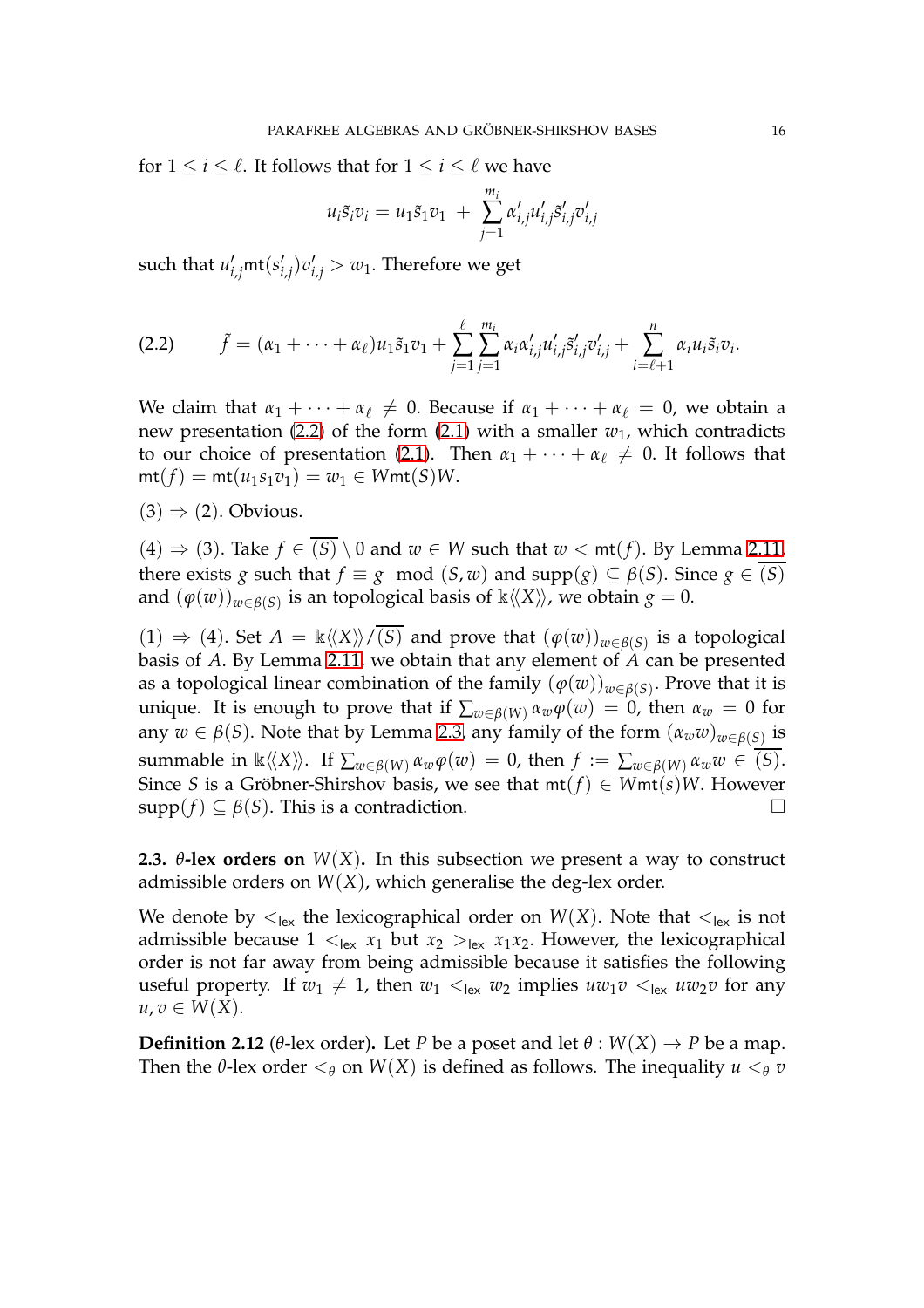holds if either  $\theta(u) < \theta(v)$ ; or  $\theta(u) = \theta(v)$  and  $u <sub>lex</sub> v$ . It is easy to check that  $\lt_{\theta}$  is an order.

For example, the classical deg-lex order is the *θ*-lex order, where  $θ = deg$ :  $W(X) \to \mathbb{N}$  is the degree function. The lexicographical order is the  $\theta$ -lex order, where  $\theta$  :  $W(X) \rightarrow \{*\}$  is the map to a one-element set.

**Lemma 2.13.** Let M be a monoid with an admissible order and let  $\theta : W(X) \to M$ *be a homomorphism such that*  $w \neq 1$  *implies*  $\theta(w) \neq 1$ . *Then the*  $\theta$ *-lex order is admissible. Moreover, if*  $M = N$ , *then the*  $\theta$ *-lex order is an*  $N$ *-order.* 

*Proof.* It is easy to see that the order is total. For any  $w \neq 1$  we have  $1 < \theta(w)$ , and hence  $1 \leq_{\theta} w$ . Let  $w_1 \leq_{\theta} w_2$  and  $u, v \in W(X)$ . Consider two cases: *θ*(*w*<sub>1</sub>) < *θ*(*w*<sub>1</sub>) and *θ*(*w*<sub>1</sub>) = *θ*(*w*<sub>2</sub>). If *θ*(*w*<sub>1</sub>) < *θ*(*w*<sub>1</sub>), then *θ*(*u*)*θ*(*w*<sub>1</sub>)*θ*(*v*) < *θ*(*u*)*θ*(*w*<sub>2</sub>)*θ*(*v*) and hence  $u w_1 v <_\theta u w_2 v$ . If  $\theta(w_1) = \theta(w_2)$ , then  $w_1 <_{\text{lex}} w_2$ . Note that  $w_1 \neq 1$  because  $w_1 = 1$  would imply  $1 = \theta(w_1) = \theta(w_2)$  and  $w_2 = 1$ . Hence  $w_1, w_2 \in W(X) \setminus \{1\}$ . Then  $uw_1v \leq_{lex} uw_2v$  and  $\theta(uw_1v) = \theta(uw_2v)$ . It follows that  $uw_1v <_\theta uw_2v$ .

Assume that  $M = \mathbb{N}$ . Since  $\theta(x_i) > 0$  for any  $x_i \in X$  and X is finite, for any *n*  $\in$  **N** the set of all words *w* with  $\theta(w) \leq n$  is finite. Then any bounded above set in  $W(X)$  is finite.

**2.4. Counterexamples to possible generalisations of CD-lemma.** Here we show that it is impossible to replace an **N**-order by a well-order in Theorem [2.9](#page-12-0) and it is impossible to replace topological bases by *I*-adic bases.

**Example 2.14.** Let  $X = \{x_1, x_2, x_3, x_4\}$ . Consider a homomorphism  $f : W(X) \rightarrow$  $\mathbb{N}^4$  given by  $f(x_i) = (0, \ldots, 0, 1, 0, \ldots, 0)$ , where 1 is placed in *i*th position. We consider  $\mathbb{N}^4$  as an ordered monoid with the lexicographical order. Then *W*(*X*) is considered with the *θ*-lex order. It is easy to check that this order is an admissible well-order on  $W(X)$ . Consider relations  $s_n = x_2^n x_3^n x_4^n - x_1$ and a set  $S = \{s_n | n \geq 1\}$ . Then  $mt(s_n) = x_2^n x_3^n x_4^n$ . Note that *S* has no compositions and hence satisfy (2) of Theorem [2.9.](#page-12-0) Since  $x_1 = s_n + x_2^n x_3^n x_4^n$ n<br>41 we obtain  $x_1 \in (S) + I^{3n}$ , and hence  $x_1 \in \overline{(S)}$ . On the other hand  $x_1 \in \beta(S)$ . Then  $(\varphi(w))_{w \in \beta(S)}$  is not a topological basis of  $\Bbbk\langle\!\langle X \rangle\!\rangle/\overline{(S)}$ , then Theorem [2.9](#page-12-0) fails because of (4). Therefore Theorem [2.9](#page-12-0) has no a straight generalisation to the case of admissible well-orders.

**Example 2.15.** Let  $X = \{x_1, x_2, x_3, x_4\}$ . Consider  $\theta : W(X) \to \mathbb{N}$  such that  $\theta(x_1) = \theta(x_2) = 1$  and  $\theta(x_3) = \theta(x_4) = 3$ . Take  $s = x_1x_2 + x_3 + x_4$  and  $S = \{s\}$ . Then  $mt(s) = x_1x_2$  and *S* is a Gröbner-Shirshov basis in  $\kappa \langle \langle X \rangle$ . Then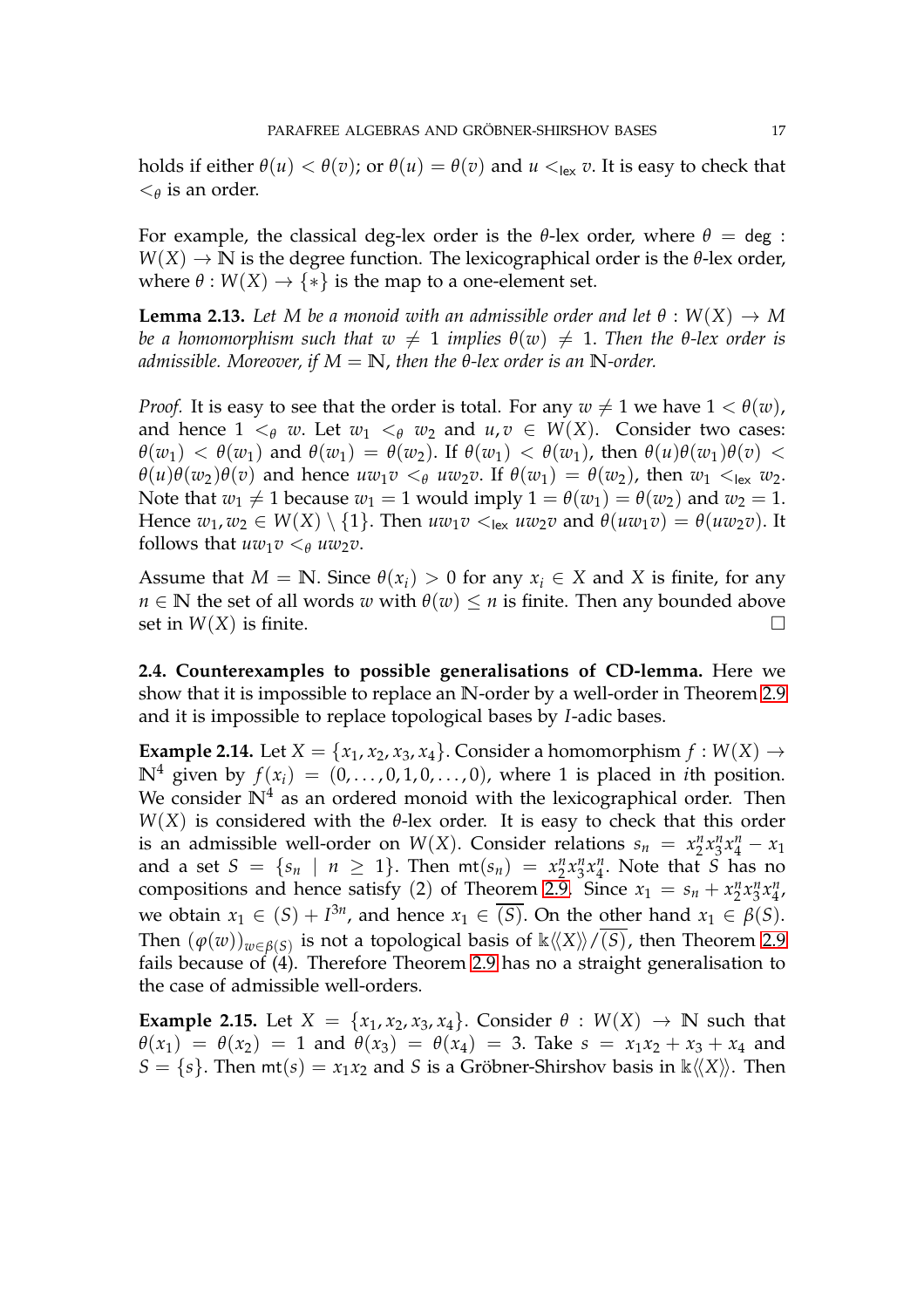$(\varphi(w))_{w \in \beta(S)}$  is a topological basis. However, we claim that it is not an *I*-basis. Indeed,  $x_3, x_4 \in \beta(S)$  but their images in  $A/I^2$  are linearly dependent.

#### **3. Residually nilpotent augmeted algebras**

An augmented algebra *A* is called *residually nilpotent* if  $\bigcap_{n\geq 0} I(A)^n = 0$ . In other words, *A* is residually nilpotent if and only if the map to the completion  $A \rightarrow \hat{A}$  is injective. This section is devoted to a theorem, that is based on the CD-lemma, gives a method to find out whether an augmented algebra is residually nilpotent.

In this section we will strictly distinguish between non-commutative polynomials  $p \in \mathbb{k}\langle X\rangle$  and corresponding power series which will be denoted by  $\iota(p) \in \kappa \langle X \rangle$ . Polynomials are denoted by  $p, q \cdots \in \kappa \langle x \rangle$  and power series are denoted by  $f, g, \dots \in \mathbb{k} \langle \langle X \rangle \rangle$ . So we have an embedding

$$
\iota: \mathbb{k}\langle X \rangle \longrightarrow \mathbb{k}\langle \langle X \rangle \rangle.
$$

<span id="page-17-0"></span>**Lemma 3.1.** *Let X be a finite set, R*  $\subset I(\mathbb{k}\langle X\rangle)$ *, and A =*  $\mathbb{k}\langle X\rangle/(R)$ *. Then*  $\hat{A} \cong \Bbbk \langle\langle X \rangle\rangle / \overline{(i(R))}.$ 

*Proof.* Since *ι* induces an isomorphism  $\mathbb{k}\langle X\rangle / I^n \cong \mathbb{k}\langle\langle X\rangle\rangle / I^n$  (Lemma [1.1\)](#page-5-0), we have  $A/I^n \cong \mathbb{k}\langle\langle X \rangle\rangle/((\iota(R)) + I^n)$ . Note that  $(\iota(R)) + I^n = \overline{(\iota(R))} + I^n$ . Using that  $\Bbbk \langle\langle X\rangle\rangle / \overline{(\iota(R))}$  is complete (Lemma [1.9\)](#page-8-1), we obtain  $\hat{A} \cong \varprojlim \Bbbk \langle\langle X\rangle\rangle / \overline{(\iota(R))} + I^n$ )  $\cong \Bbbk \langle\langle X\rangle\rangle / \overline{(\iota(R))}$  $I^{n}) \cong \mathbb{k}\langle\langle X\rangle\rangle/\overline{(i(R))}.$ 

We will use both the classical theory of Gröbner-Shirshov bases for non-commutative polynomials  $\kappa\langle X\rangle$  and our theory of Gröbner-Shirshov bases for  $\kappa\langle\langle X\rangle\rangle$ . Let us remind the definition for non-commutative polynomials and introduce some notation.

Assume that the free monoid  $W(X)$  is endowed by some admissible order  $\leq$ . Then for a polynomial  $p \in \mathbb{k}\langle X \rangle$  we denote by MT<sub><</sub>(*p*) the *maximal term* of *p*.

$$
MT_{\leq}(p) = \max(\text{supp}(p)), \qquad p \in \mathbb{k}\langle X \rangle.
$$

A polynomial is *p* called *monic* if the coefficient of  $MT<sub>≤</sub>(f)$  in *f* is 1. We say that a subset  $R \subset \mathbb{k}\langle X \rangle$  is a Gröbner-Shirshov basis with respect to  $\leq$  if it consists of monic polynomials and  $W(X)MT<sub><(</sub>(R)W(X) = MT<sub>>(</sub>(R))$ , where (*R*) is the ideal generated by *R*.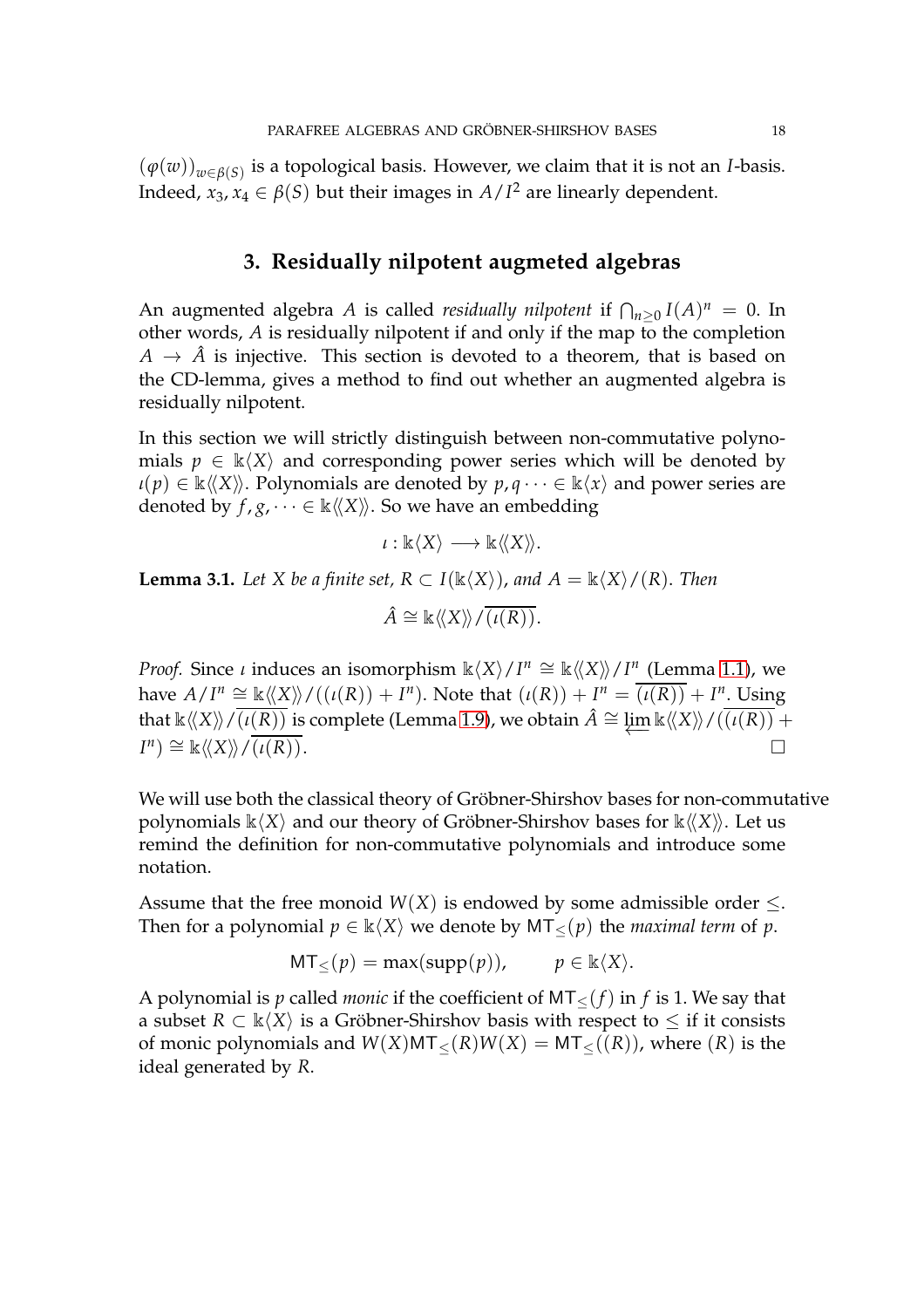Now assume that  $\preccurlyeq$  is an admissible N-order on *W*(*X*). For a power series *f*, as before, we denote by  $m t<sub>\preccurlyeq</sub>(g)$  the *least* monomial of *f* 

$$
mt_{\preccurlyeq}(f) = \min(\text{supp}(f)), \qquad f \in \mathbb{k} \langle \langle X \rangle \rangle.
$$

As before, a power series *f* is called monic if the coefficient of  $mt_{\leq}(f)$  in *f* is 1; and we say that  $S \subset \mathbb{k}\langle\langle X \rangle\rangle$  is Gröbner-Shirshov basis with respect to  $\preccurlyeq$ , if  $W(X)$ mt<sub> $\preccurlyeq$ </sub>(*S*) $W(X) = \text{mt}(\overline{(S)})$ , where  $\overline{(S)}$  is a closed ideal generated by *S*.

<span id="page-18-0"></span>**Theorem 3.2.** Let X be a finite set,  $\leq$  be an admissible order on  $W(X)$  and  $\leq$  is an *admissible*  $\mathbb{N}$ -order on  $W(X)$ . Assume that  $R \subset I(\mathbb{k}\langle X\rangle)$  *is a Gröbner-Shirshov basis in*  $\Bbbk \langle X \rangle$  *with respect to*  $\le$  *and*  $S \subset I(\Bbbk \langle \langle X \rangle \rangle)$  *is a Gröbner-Shirshov basis in*  $\Bbbk \langle \langle X \rangle \rangle$ *with respect to*  $\preccurlyeq$  *such that* 

 $\bullet \, \overline{(i(R))} = \overline{(S)};$ 

• 
$$
MT_{\leq}(R) = mt_{\preccurlyeq}(S)
$$
.

*Then*  $\mathbb{k}\langle X\rangle/(R)$  *is residually nilpotent.* 

*Proof.* Set  $A = \mathbb{k}\langle X\rangle/(R)$ . Then, by Lemma [3.1,](#page-17-0) we have  $\hat{A} \cong \mathbb{k}\langle\langle X\rangle\rangle/\overline{(I(R))} =$  $\kappa\langle\langle X \rangle\rangle/\langle\overline{S}\rangle$ . Consider the projections  $\psi : \kappa\langle X \rangle \to A$  and  $\varphi : \kappa\langle\langle X \rangle\rangle \to \hat{A}$ . By the classical Composition–Diamond for  $\kappa\langle X\rangle$ , the family  $(\psi(w))_{w\in W\setminus W\text{MT}_{\leq}(R)W}$  is a basis of *A*. By Theorem [2.9,](#page-12-0) the family  $(\psi(w))_{w \in W \setminus W \setminus W \setminus H}$  is a topological basis of  $\hat{A}$ . Note that  $Wmt_{\preceq}(S)W = WMT_{\preceq}(R)W$ . The statement follows. □

**Example 3.3.** The fact that the commutative polynomial algebra

$$
A = \mathbb{k}[x, y] = \mathbb{k}\langle x, y \mid xy - yx \rangle
$$

is residually nilpotent is obvious but we to want show how to prove this by using Theorem [3.2.](#page-18-0) Take  $R = \{xy - yx\}$  and  $S = \iota(R)$ . Define an order  $\leq$  as the deg-lex order corresponding to the order  $x > y$  on letters and  $\preccurlyeq$  deg-lex order corresponding to *y* > *x*. Then  $MT < (xy - yx) = xy = mt < (xy - yx)$ . It is easy to see that *R* and *S* are Gröbner-Shirshov bases in appropriate senses and the assumption of the theorem is satisfied.

<span id="page-18-1"></span>**Example 3.4.** Let  $X = \{x_1, x_2, x_3\}$ ,  $r = x_1x_2 + x_3^2 - x_3$  and  $R = \{r\}$ . Consider two orders on  $W(x_1, x_2, x_3)$ : the deg-lex order  $\leq$  corresponding to the order  $x_1 > x_2 > x_3$  and the *θ*-lex order  $\preccurlyeq = \preceq_f$  corresponding to the same order on letters and  $\theta(x_1) = \theta(x_2) = 1$ ,  $\theta(x_3) = 3$ . Then  $MT<(r) = x_1x_2 = mt_{\preccurlyeq}(r)$ . Note that *r* has no self-compositions and hence *R* and *ι*(*R*) are Gröbner-Shirshov bases. Therefore

$$
A = \mathbb{k}\langle x_1, x_2, x_3 \mid x_3 = x_1x_2 + x_3^2 \rangle
$$

is residually nilpotent.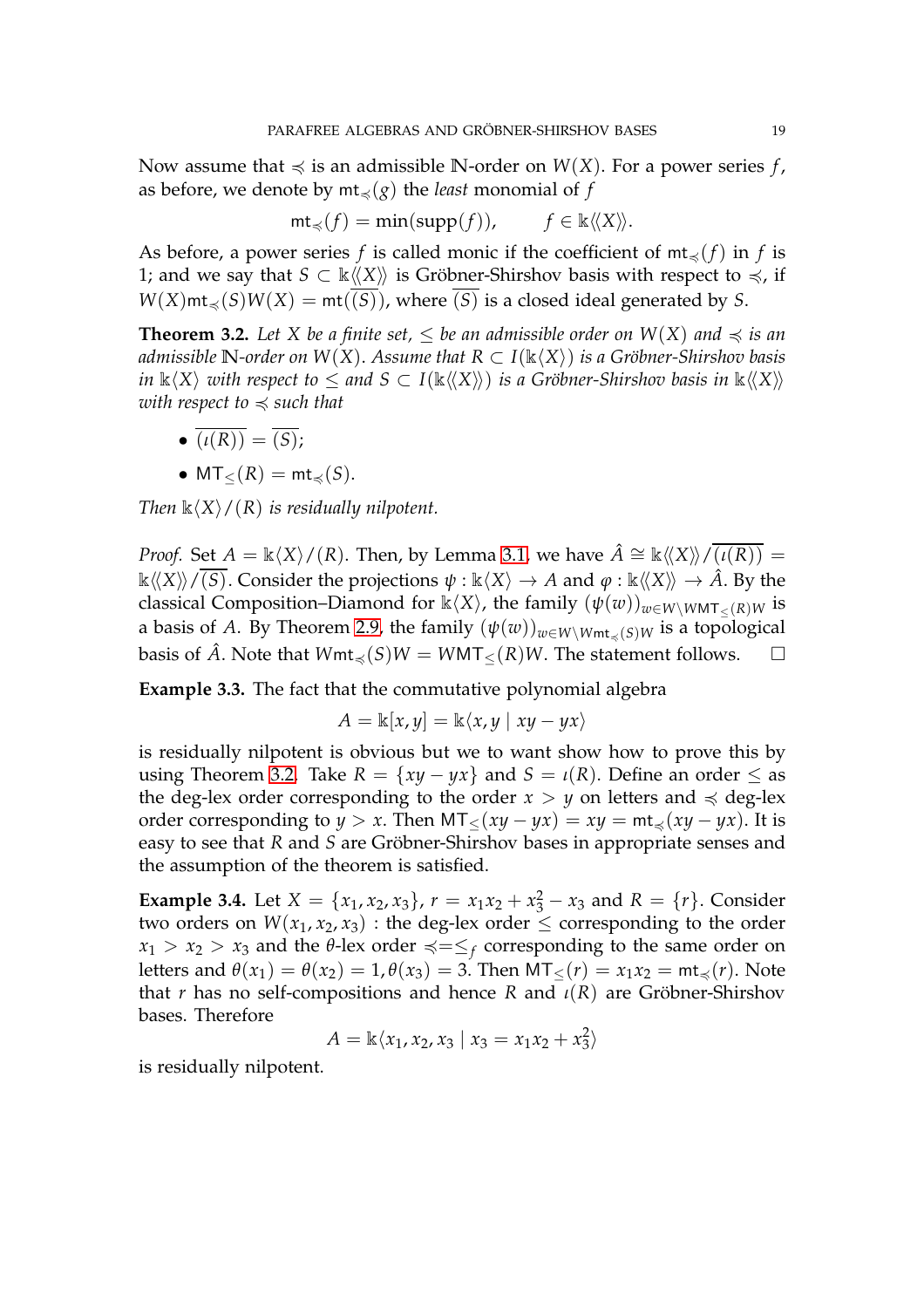This example can be generalized as follows.

**Example 3.5.** Let  $Z = X \cup Y$ ,  $X = \{x_1, ..., x_n\}$  and  $Y = \{y_1, ..., y_m\}$ . Let *u* be an arbitrary element of *W*(*X*) such that *u* cannot be decomposed as follows  $u = u'u''u'$ , with  $u' \in W(X) \setminus \{1\}$ ,  $u'' \in W(X)$ .

Let us consider the deg-lext order  $\leq$  on  $W(Z)$  corresponding to the order  $x_1 > x_2 > \cdots > x_n > y_1 > y_2 > \cdots y_m$  on the letters.

Next, let us choose a polynomial  $\varphi \in \mathbb{k}\langle Y \rangle$  such that  $v \leq u$  (in  $W(Z)$ ) for any monomial *v* of *ϕ*.

Consider now an  $\theta$ -lex order  $\leq_{\theta}$  corresponding the the same order on the letters,  $\theta(x_1) = \cdots = \theta(x_n) = 1$ , and for any  $1 \le i \le m$  we put  $\theta(y_i) := n_i \in \mathbb{N}$ with  $n_i > |u|$ .

It is clear that  $MT_{\leq}(r) = mt_{\leq_{\theta}}(r)$ , for  $r = u - \varphi$  and by the construction of *u* and *φ* it follows that *r* has no self-compositions, and thus *R* and *ι*(*R*) are Gröbner-Shirshov bases, where  $R := \{r\}.$ 

It implies that an algebra

$$
A = \mathbb{k}\langle x_1,\ldots,x_n,y_1,\ldots,y_m\,|\,u=\varphi\rangle
$$

is residually nilpotent.

#### **4.** 2**-acyclic morphisms**

**4.1. Homology of augmented algebras.** The homology of an augmented algebra *A* with coefficients in an *A*-module *M* is

$$
H_*(A,M) = \text{Tor}_*^A(M,\mathbb{k}),
$$

and we set  $H_*(A) := H_*(A, \mathbb{k})$ . It is well known that there is an exact sequence

$$
0 \longrightarrow H_2(A) \longrightarrow I(A) \otimes_A I(A) \longrightarrow I(A) \longrightarrow H_1(A) \longrightarrow 0,
$$

where the middle map is induced by the product. In particular,

$$
H_1(A) = I(A)/I(A)^2.
$$

<span id="page-19-0"></span>**Lemma 4.1** (Hopf's formula). Let  $\varphi : A \rightarrow B$  be a surjective homomorphism of *augmented algebras.* Set  $a = \text{Ker}(\varphi)$  *and*  $I = I(A)$ *. Then there is an exact sequence* 

$$
H_2(A) \longrightarrow H_2(B) \longrightarrow \frac{\mathfrak{a} \cap I^2}{I\mathfrak{a} + \mathfrak{a}I} \longrightarrow 0.
$$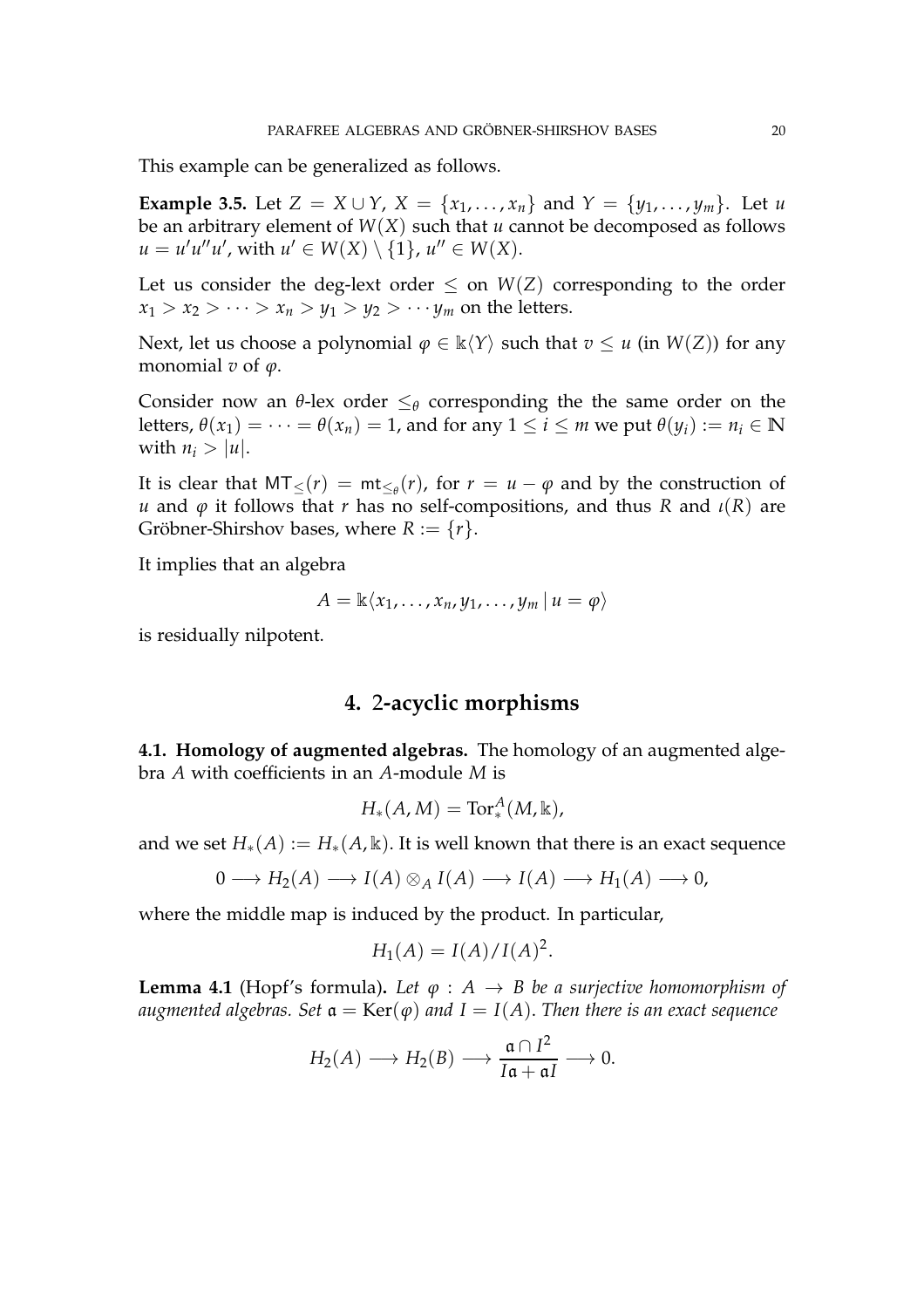*Proof.* It follows from the snake lemma applied to the following diagram

$$
0 \longrightarrow H_2(A) \longrightarrow I(A) \otimes_A I(A) \longrightarrow I(A)^2 \longrightarrow 0
$$
  

$$
\downarrow \qquad \qquad \downarrow \qquad \qquad \downarrow
$$
  

$$
0 \longrightarrow H_2(B) \longrightarrow I(B) \otimes_A I(B) \longrightarrow I(B)^2 \longrightarrow 0
$$

because  $\text{Ker}(I(A)^2 \to I(B)^2) = \mathfrak{a} \cap I(A)^2$  and the sequence

$$
(I(A) \otimes_A \mathfrak{a}) \oplus (\mathfrak{a} \otimes_A I(A)) \to I(A) \otimes_A I(A) \to I(B) \otimes_A I(B) \to 0
$$

is exact.

**Corollary 4.2.** *If*  $A = \mathbb{k}\langle X \rangle / \mathfrak{r}$  *for some ideal*  $\mathfrak{r} \subseteq I$ *, where*  $I = I(\mathbb{k}\langle X \rangle)$ *, then there is an isomorphism*

$$
H_2(A) \cong \frac{\mathfrak{r} \cap I^2}{I\mathfrak{r} + \mathfrak{r} I}.
$$

<span id="page-20-0"></span>**Remark 4.3.** Let  $R \subseteq I = I(\mathbb{k}\langle X \rangle)$  be a set and  $A = \mathbb{k}\langle X | R \rangle$ . Then any element of  $H_2(A)$  can be presented as a linear combination of the relations

$$
\sum_{i=1}^n \alpha_i r_i \in (R) \cap I^2, \qquad \alpha_i \in \mathbb{R}, r_i \in R
$$

without summands given by products *pr*,*rp*, where  $r \in R$ ,  $p \in \mathbb{k}\langle X \rangle$  because they lie in  $(R)I + I(R)$ .

**4.2. Paraequivalences.** A morphism of augmented algebras  $A \rightarrow B$  is called *para-equivalence* if it induces an isomorphism  $A/I(A)^n \cong B/I(B)^n$  for each *n*. It is easy to see that a paraequivalence  $A \rightarrow B$  induces an isomorphism of completions  $\hat{A} \cong \hat{B}$ . If *A* and *B* are of finite type, then the opposite also holds by Theorem [1.10.](#page-8-0) For example, the map  $A \to \hat{A}$  is a paraequivalence for an augmented algebra of finite type.

**4.3. 2-acyclic morphisms.** A morphism of augmented algebras  $A \rightarrow B$  is called *n-acyclic* if it induces an isomorphism  $H_i(A) \cong H_i(B)$  for  $i < n$  and an epimorphism  $H_n(A) \rightarrow H_n(B)$ . Here we give an analogue of Stalling's theorem [\[St65\]](#page-28-11) with a similar proof.

**Proposition 4.4** (Stalling's theorem)**.** *A* 2*-acyclic morphism is a paraequivalence.*

*Proof.* Prove that  $A/I(A)^n \to B/I(B)^n$  is an isomorphism. The proof is by induction on *n*. For  $n = 1$  it is obvious. For  $n = 2$  it is equivalent to the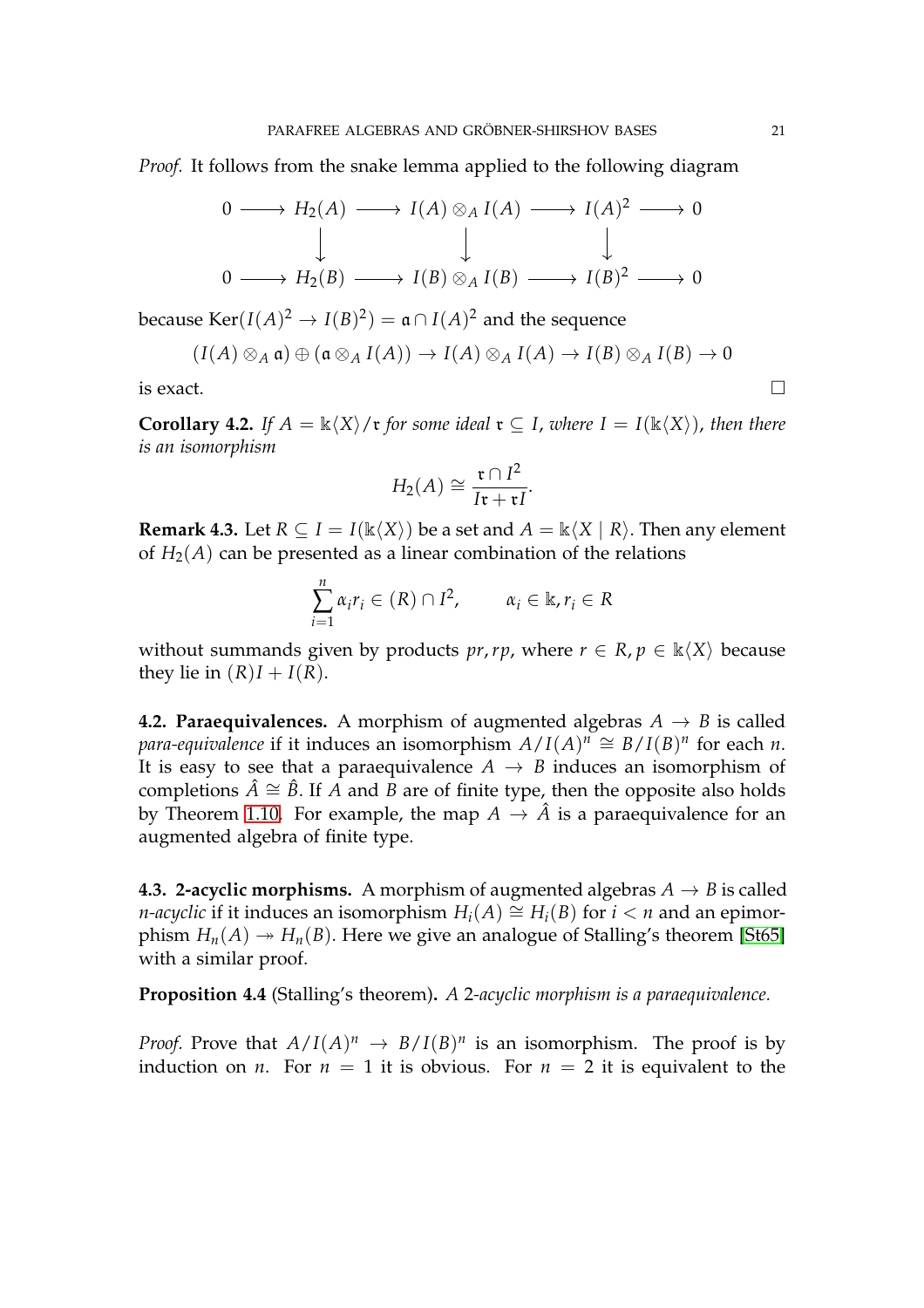isomorphism  $H_1(A) \cong H_1(B)$ . Assume  $n > 2$ . Lemma [4.1](#page-19-0) implies that the rows of the diagram

$$
H_2(A) \longrightarrow H_2(A/I(A)^{n-1}) \longrightarrow A/I(A)^n \longrightarrow 0
$$
  
\n
$$
\downarrow \qquad \qquad \downarrow
$$
  
\n
$$
H_2(B) \longrightarrow H_2(B/I(B)^{n-1}) \longrightarrow B/I(B)^n \longrightarrow 0
$$

are exact. By induction hypothesis, we obtain that the middle vertical map is an isomorphism. Then a simple diagram chasing shows that  $A/I(A)^n \to B/I(B)^n$ is surjective.

**Lemma 4.5** (2-acylic surjections). A surjective morphism  $A \rightarrow B$  is 2-acylic if and *only if its kernel*  $\mathfrak{a} = \mathrm{Ker}(A \to B)$  *satisfies*  $\mathfrak{a} \subseteq I^2$  *and*  $\mathfrak{a} = I\mathfrak{a} + \mathfrak{a}I$ *.* 

*Proof.* Since  $I(A)/I(A)^2 \cong H_1(A) \to H_1(B) \cong I(B)/I(B)^2$  is an isomorphism, we obtain  $\mathfrak{a} \subseteq I(A)^2$ . Then Lemma [4.1](#page-19-0) implies  $\mathfrak{a} = I\mathfrak{a} + \mathfrak{a}I$ . □

**4.4. Standard 2-acyclic morphisms.** If *A* and *B* are two algebras we denote by *A* ∗ *B* their free product i.e., the coproduct in the category of algebras. If *A* and *B* are augmented, then by the universal property, the augmentations induce an augmentation  $A * B \to \mathbb{k}$ . This augmented algebra  $A * B$  is the coproduct of A and *B* in the category of augmented algebras.

Let *A* be an augmented algebra and let *X* be a set, which we call a set of variables. We define a *A*-polynomial as an element of  $A * k\langle X \rangle$ . Consider the morphism

$$
A * \mathbb{k}\langle X \rangle \longrightarrow \mathbb{k}\langle X \rangle / I^2,
$$

which sends *I*(*A*) to zero. An *A*-polynomial  $p \in A * \mathbb{k}\langle X \rangle$  is called *acyclic*, if it is in the kernel of this map. Let

$$
\mathcal{P}=(p_x)_{x\in X}
$$

be a family of *A*-acyclic polynomials indexed by the set of variables. We denote by  $\mathfrak{r}_p$  the ideal of  $A * \mathbb{k}\langle X \rangle$  generated by the set  $\{x - p_x \mid x \in X\}$  and define an algebra  $A_{\mathcal{P}}$  as follows

$$
A_{\mathcal{P}} = (A * \mathbb{k}\langle X \rangle) / \mathfrak{r}_{\mathcal{P}}.
$$

<span id="page-21-0"></span>We denote by  $w_{\mathcal{P}}: A \longrightarrow A_{\mathcal{P}}$  the obvious homomorphism.

**Proposition 4.6.** *The morphism*  $w_{\mathcal{P}}: A \rightarrow A_{\mathcal{P}}$  *is 2-acyclic.*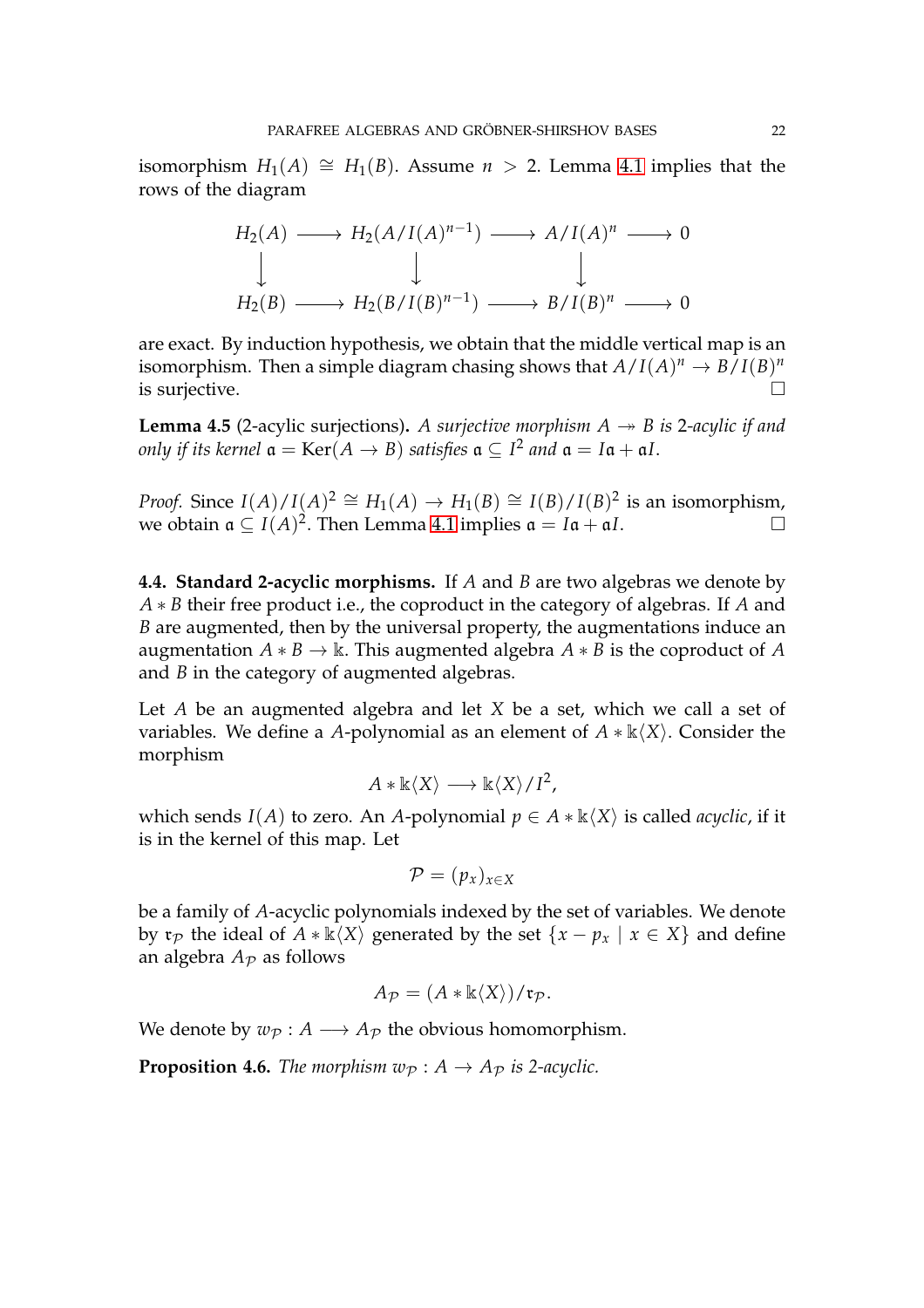*Proof.* It is easy to see that  $I(A * B) / I(A * B)^2 = I(A) / I(A)^2 \oplus I(B) / I(B)^2$  for arbitrary *A*, *B*. Set  $F = \mathbb{k}\langle X \rangle$ . Consider the map  $\varphi : I(A * F) \to I(A)/I(A)^2 \oplus I(A)$  $I(F)/I(F)^2$ . Then  $\varphi(p_x) = (a_x + A^2, 0)$  for some  $a_x \in A$ . Set  $q_x = p_x - a_x$ . Note that  $q_x \in I(A*F)^2$ . Then the ideal  $\mathfrak{r}_p$  is generated by the relations  $x =$  $a_x + q_x$ , where  $a_x \in A$  and  $q_x \in I(A * F)^2$ . Therefore,  $\mathfrak{r}_{\mathcal{P}} + I(A * F)^2 = J + I(A * F)^2$  $I(A * F)^2$ , where *J* is generated by relations  $x - a_x$ . Since  $(A * F)/J = A$ , we obtain  $A_{\mathcal{P}}/I(A_{\mathcal{P}})^2 = (A * F)/(J + I(A * F)^2) = A/I(A)^2$ . Therefore, the map  $H_1(A) \to H_1(A_{\mathcal{P}})$  is an isomorphism.

Let  $A = \mathbb{k}\langle Y | R \rangle$  for some set *Y* and some set  $R \subseteq I(\mathbb{k}\langle Y \rangle)$ . Then

$$
A_{\mathcal{P}} = \mathbb{k}\langle X \sqcup Y \mid \tilde{R} \cup \{x - p_x \mid x \in X\}\rangle,
$$

where  $\overline{R}$  is the image of  $R$  in  $\mathbb{k}\langle X \sqcup Y \rangle$ . Here we identify the second homology with the Hopf's formula. Consider an element  $\theta \in H_2(A_{\mathcal{P}})$  and presented it as a linear combination of the relations

$$
\theta = \sum_{r \in R} \alpha_r r + \sum_{x \in X} \beta_x (x - p_x)
$$

(see Remark [4.3\)](#page-20-0). The image of  $\theta$  in  $F/I(F)^2$  equals to zero because  $\theta$  lies in *I*( $\Bbbk \langle X \cup Y \rangle$ )<sup>2</sup>. On the other hand it equals to  $\sum_{x \in X} \beta_x x$ . Therefore  $\beta_x = 0$  for any  $x \in X$ . It follows that  $\theta = \sum_{r \in R} \alpha_r r$ . Then it comes from  $H_2(A)$ . Thus  $H_2(A) \rightarrow H_2(A_{\mathcal{P}})$  is an epimorphism.

The morphisms  $w_{\mathcal{P}}: A \rightarrow A_{\mathcal{P}}$  will be called *standard* 2-acyclic morphisms.

# **5. Parafree augmented algebras**

An augmented algebra *A* is called *parafree* if it is residually nilpotent and there is a paraequiavence from a free algebra  $\mathbb{k}\langle X\rangle \to A$ , where *X* is finite. In paticular, the completion of a parafree algebra is the algbra of non-commutative power series  $\hat{A} \cong \mathbb{k} \langle \langle X \rangle \rangle$ .

There is a standard way to construct parafree algebras. Take a family  $\mathcal{P} =$  $(p_y)_{y \in Y}$  of acyclic k $\langle X \rangle$ -polynomials. This means that  $p_y \in \text{Ker}(\mathbb{k}\langle X \sqcup Y \rangle \rightarrow$  $\mathbb{k}\langle Y\rangle / I^2$ ). Then, by Proposition [4.6,](#page-21-0) the map

$$
\Bbbk\langle X\rangle\longrightarrow \Bbbk\langle X\rangle_{\mathcal{P}}
$$

is 2-acyclic and hence it is a paraequivalence. The algebra  $\mathbb{k}\langle X\rangle_{\mathcal{P}}$  need not to be parafree, because it is not always residually nilpotent. However, the quotient

$$
\mathsf{Para}(\mathcal{P}) = \Bbbk \langle X \rangle_{\mathcal{P}} / I^{\omega}
$$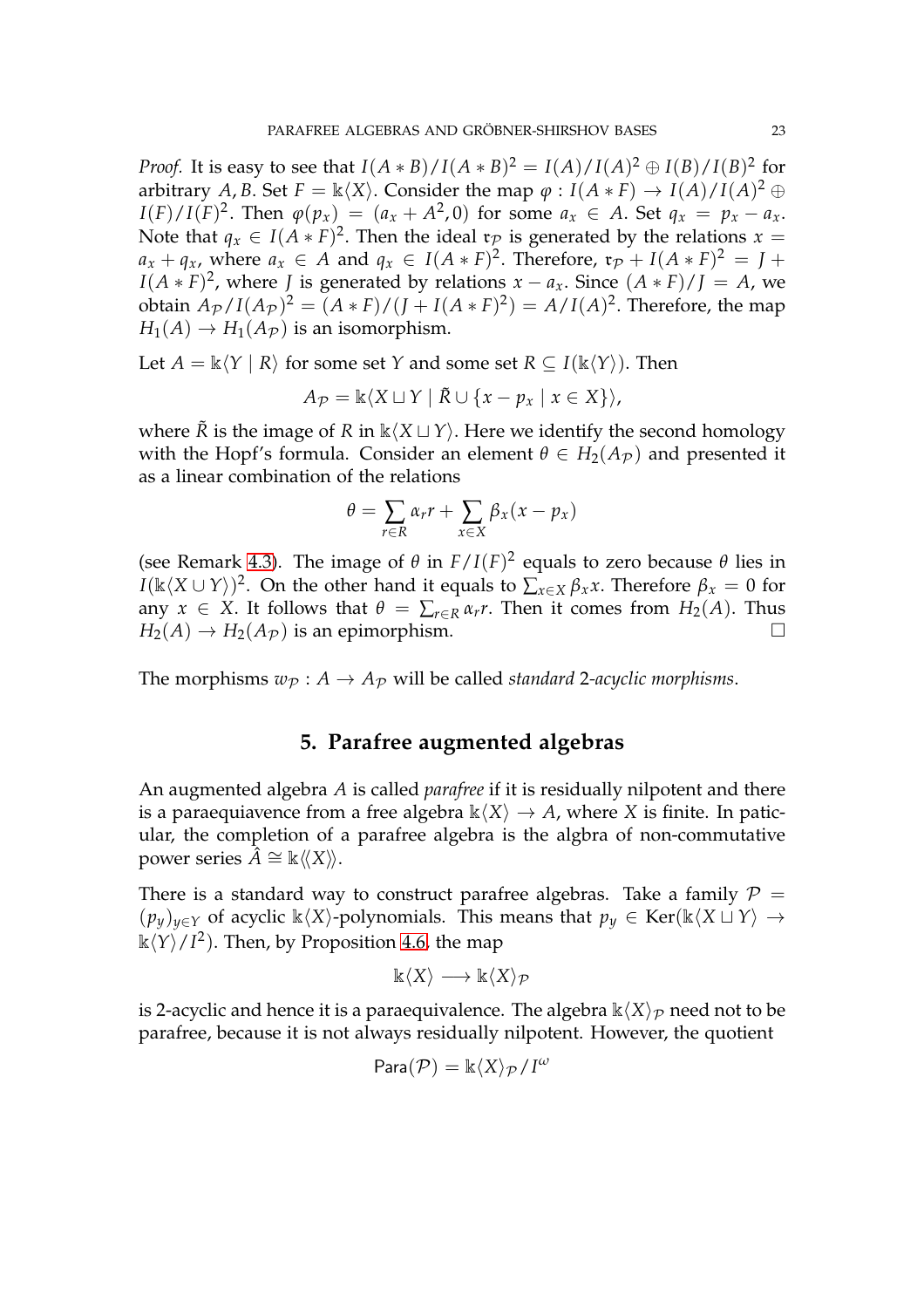is parafree, where  $I^{\omega} = \bigcap I^{n}$ . Such augmented algebras will be called standard parafree algebras. If  $Y = \{y_1, \ldots, y_M\}$  is finite, then Para(P) is finitely generated. In this case we will use notations  $p_i = p_{y_i}$  and Para $(p_1, \ldots, p_M) :=$ Para $(\mathcal{P})$ . Then

$$
\text{Para}(p_1,\ldots,p_M)=\mathbb{k}\langle x_1,\ldots,x_N,y_1,\ldots,y_M\mid y_1=p_1,\ldots,y_M=p_M\rangle/I^{\omega}.
$$

**Example 5.1.** Let  $X = \{x_1, x_2\}$  and  $Y = \{y\}$ . Then Para $(x_1x_2 + y^2) = \Bbbk \langle x_1, x_2, y \rangle$  $y = x_1 x_2 + y^2 / I^{\omega}$ . Then, by Example [3.4,](#page-18-1) we have  $I^{\omega} = 0$ . Therefore

 $\text{Para}(x_1x_2 + y^2) = \mathbb{k}\langle x_1, x_2, y \mid y = x_1x_2 + y^2 \rangle.$ 

#### **6. The main example**

Let  $X = \{x_1, x_2\}$  and  $Y = \{y_1, y_2\}$ . The elements  $x_1x_2 + y_1^2$  $x_1^2$ ,  $x_2x_1 + y_2^2$  $\frac{2}{2}$  are acyclic  $k\langle X\rangle$ -polynomials. Consider the following parafree augmented algebra

$$
A := \mathsf{Para}(x_1x_2 + y_1^2, x_2x_1 + y_2^2).
$$

Set

$$
r_1 := x_1 x_2 + y_1^2 - y_1, \qquad r_2 = x_2 x_1 + y_2^2 - y_2,
$$
  
\n
$$
r_3 := x_1 y_2 - y_1 x_1, \qquad r_4 := x_2 y_1 - y_2 x_2
$$
  
\nand  $B := \mathbb{k} \langle X \rangle_{\mathcal{P}} = \mathbb{k} \langle x_1, x_2, y_1, y_2 | r_1, r_2 \rangle$ . Then  $A = B/I^{\omega}$ .

**Lemma 6.1.** *The parafree algebra A has the following presentation*

$$
A = \mathbb{k}\langle x_1, x_2, y_1, y_2 | r_1, r_2, r_3, r_4 \rangle.
$$

*Moreover, if we take the deg-lex order on*  $W(x_1, x_2, y_1, y_2)$  *such that*  $x_1 > x_2 > y_1 > y_2$ *y*<sub>2</sub>, *then*  $R = \{r_1, r_2, r_3, r_4\}$  *is a Gröbner-Shirshov basis.* 

*Proof.* It is enough to prove that  $I^{\omega}(B) = (r_3, r_4)$ . Prove that  $r_3, r_4 \in I^{\omega}(B)$ . Note that

$$
r_3 = x_1(x_2x_1 + y_2^2) - (x_1x_2 + y_1^2)x_1
$$
  
=  $x_1y_2^2 - y_1^2x_1$   
=  $r_3y_2 - y_1r_3$ .

Using the equation  $r_3 = r_3y_2 - y_1r_3$ , it is easy to prove by induction that  $r_3 \in$ *I*<sup>*n*</sup>(*B*) for any *n*. Similarly  $r_4 \in I^n(B)$  for any *n*. Then  $r_3, r_4 \in I^{\omega}(B)$ . In order to prove that  $I^{\omega}(B) = (r_3, r_4)$ , it is enough to check that  $\tilde{A} := B/(r_3, r_4)$  is residually nilpotent.

Prove that  $\tilde{A}$  is residually nilpotent using Theorem [3.2.](#page-18-0) Set  $R = \{r_1, r_2, r_3, r_4\}.$ Then  $\tilde{A} = \mathbb{k}\langle x_1, x_2, y_1, y_2\rangle / (R)$ . Consider two orders:  $\leq$  is the deg-lex order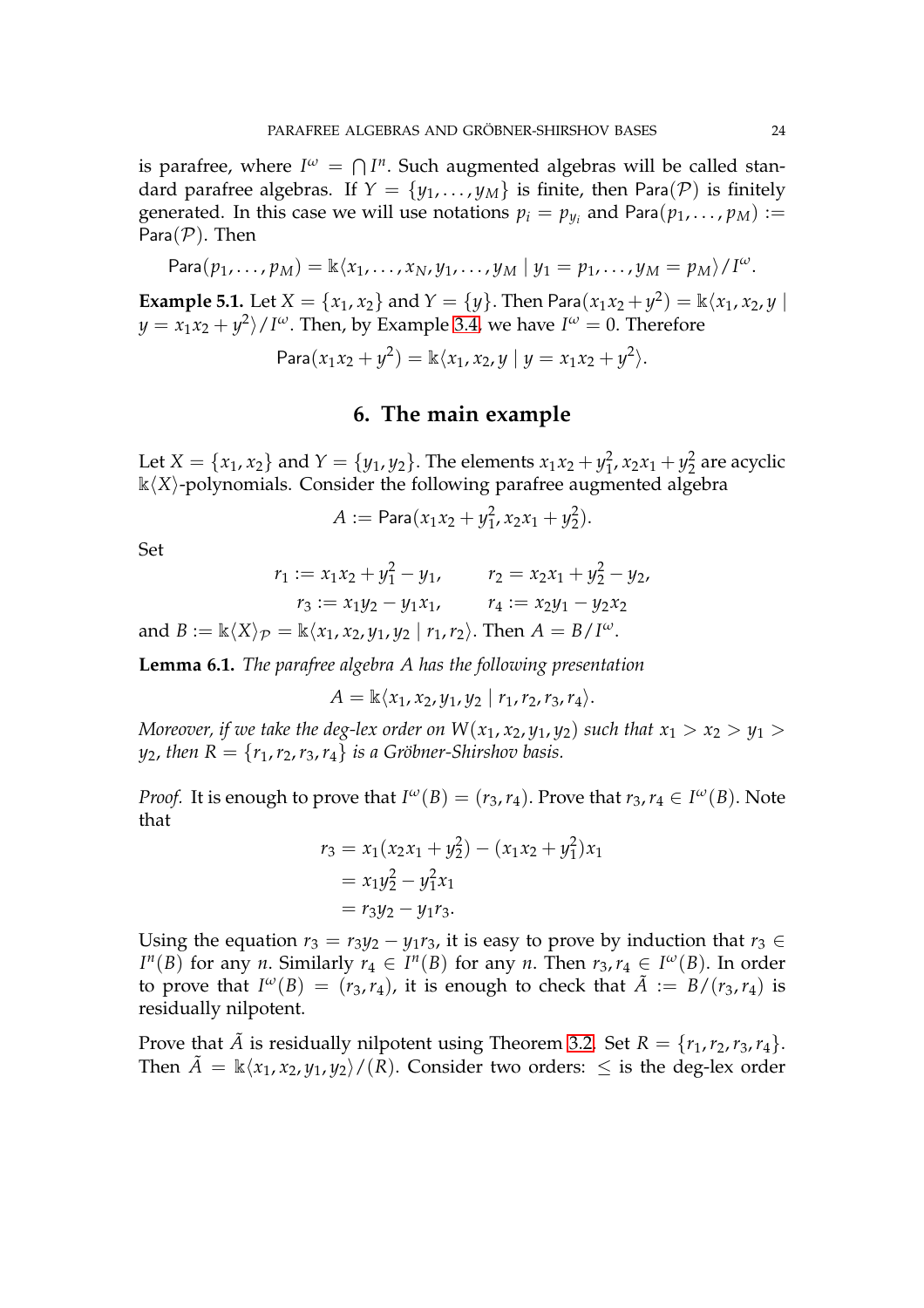such that  $x_1 > x_2 > y_1 > y_2$  and  $\preccurlyeq$  is the *θ*-lex order such that  $\theta(x_1) = \theta(x_2) =$ 1,  $\theta(y_1) = \theta(y_2) = 3$  and  $y_1 > y_2 > x_1 > x_2$ . Then

$$
MT_{\leq}(r_1) = x_1 x_2 = mt_{\preccurlyeq}(r_1), \qquad MT_{\leq}(r_2) = x_2 x_1 = mt_{\preccurlyeq}(r_2),
$$
  

$$
MT_{\leq}(r_3) = x_1 y_2 = mt_{\preccurlyeq}(r_3), \qquad MT_{\leq}(r_4) = x_2 y_1 = mt_{\preccurlyeq}(r_4).
$$

Straightforward computations show that *R* and *ι*(*R*) are Gröbner-Shirshov bases in appropriate senses. Theorem [3.2](#page-18-0) implies that  $\tilde{A}$  is residually nilpotent. Therefore  $I^{\omega}(B) = (r_3, r_4)$ , and hence,  $A = \tilde{A}$ .

Further we will identify elements of  $\kappa\langle x_1, x_2, y_1, y_2 \rangle$  with their images in *A*.

Denote by B the set of words in  $W(x_1, x_2, y_1, y_2)$  that do not contain  $x_1x_2, x_2x_1$ , *x*<sub>1</sub>*y*<sub>2</sub>, *x*<sub>2</sub>*y*<sub>1</sub> as subwords. Then, by the CD-lemma,  $(w + r)_{w \in B}$  is a basis of *A*, where  $\mathfrak{r} = (r_1, r_2, r_3, r_4)$ . For each word  $w \in \mathcal{B}$  and each letter  $l \in \{x_1, x_2, y_1, y_2\}$ we set

$$
c_l(w) := \begin{cases} u, & \text{if } w = lu \quad \text{for } u \in \mathcal{B} \\ 0, & \text{else.} \end{cases}
$$

In particular,  $c_l(1) = 0$ . Extend this to a k-linear map  $c_l : A \to A$ . Then for any *a* we have

<span id="page-24-0"></span>(6.1) 
$$
a = \varepsilon(a) + x_1 c_{x_1}(a) + x_2 c_{x_2}(a) + y_1 c_{y_1}(a) + y_2 c_{y_2}(a).
$$

If  $a \in A$  we denote by  $c_l a$  and  $ac_l$  maps  $A \rightarrow A$  given by compositions  $(c<sub>l</sub>a)(x) = c<sub>l</sub>(ax)$  and  $(ac<sub>l</sub>)(x) = ac<sub>l</sub>(x)$ . Using this functional language we can rewrite the equation [\(6.1\)](#page-24-0) as

$$
id = \varepsilon + x_1 c_{x_1} + x_2 c_{x_2} + y_1 c_{y_1} + y_2 c_{y_2}.
$$

<span id="page-24-1"></span>**Lemma 6.2.** The following equations for  $c_{x_1}$ ,  $c_{x_2}$ ,  $c_{y_1}$ ,  $c_{y_2}$  hold

 $c_{x_1}x_1 = \varepsilon + x_1c_{x_1} + y_1c_{y_1}$ ,  $c_{x_1}x_2 = 0$ ,  $c_{x_2}x_1 = 0$ ,  $c_{x_2}x_2 = \varepsilon + x_2c_{x_2} + y_2c_{y_2}$  $c_{y_1}x_1 = -(y_1 - 1)c_{x_2} + x_1c_{y_2}, \qquad c_{y_1}x_2 = 0,$  $c_{y_2}x_1 = 0$   $c_{y_2}x_2 = -(y_2 - 1)c_{x_1} + x_2c_{y_1}$  $c_{y_i} y_i = id$  $c_l y_i = 0$  for  $l \neq y_i$ ,

*where*  $i = 1, 2$ .

*Proof.* First we prove the equations for  $c_l x_l$ . It is enough to prove that the equations holds on all  $w \in \mathcal{B}$ . If  $w = 1$ , it is obvious. Assume that  $w \neq 1$  and denote by *l* the first letter of *w*. Consider the following cases.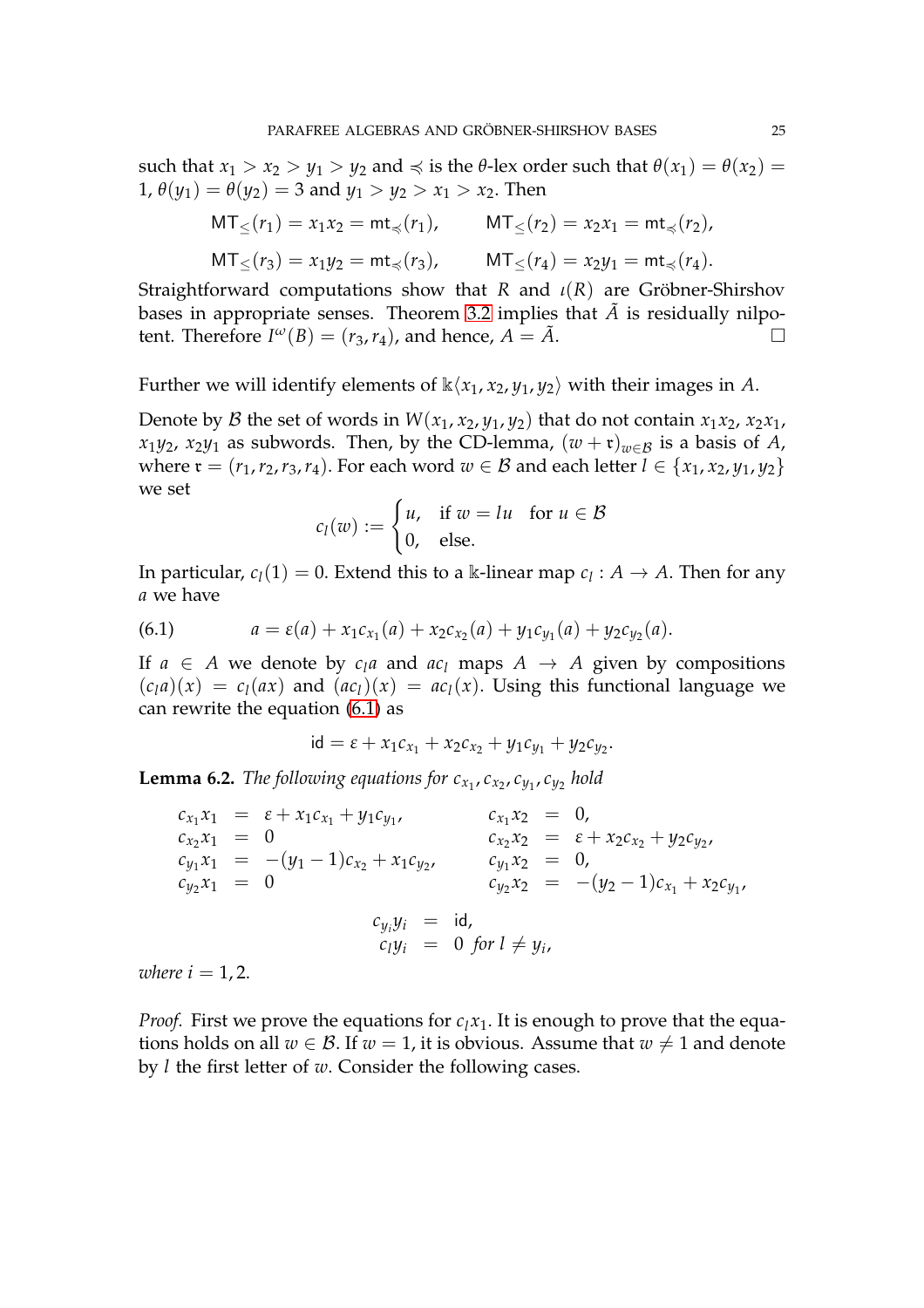Case 1:  $l = x_1$  or  $l = y_1$ . In this case  $x_1w \in B$  and  $c_{x_1}(x_1w) = w = x_1c_{x_1}(w) +$  $y_1c_{y_1}(w)$ . We also have  $0 = c_{x_2}(x_1w) = c_{y_1}(x_1w) = c_{y_2}(x_1w)$  and  $0 = c_{x_2}(w) = 0$  $c_{y_2}(w)$ .

Case 2:  $l = x_2$ . In this case  $w = x_2u$  for some  $u \in B$  and we have  $x_1w \equiv$  $x_1 x_2 u \equiv -y_1^2$  $\frac{2}{1}u + y_1u$ . Note that  $y_1^2$  $I_1^2 u, \, y_1 u \in \mathcal{B}$ . Then  $c_{y_1}(x_1 w) = -y_1 u + u =$  $-(y_1-1)c_{x_2}(w)$  and  $0=c_{x_1}(x_1w)=c_{x_2}(x_1w)=c_{y_2}(x_1w_1)=c_{x_1}(w)=c_{y_2}(w)$ .

Case 3:  $l = y_2$ . In this case  $w = y_2^n u$  for some  $u \in \mathcal{B}$  whose the first letter is not *y*<sub>2</sub> and some  $n \geq 1$ . Consider two sub-cases here.

Case 3.1: the first letter of *u* is not  $x_2$ . In this case  $x_1w = x_1y_2^n u = y_1^n x_1u$  $2^{\mu} - y_1$ and  $y_1^n$  $x_1^n x_1 u \in B$ . Then  $c_{y_1}(x_1w) = y_1^{n-1}$  $\chi_1^{n-1}x_1u = x_1y_2^{n-1}$  $y_2^{n-1}u = x_1c_{y_2}(w)$ . We also have  $c_s(x_1w) = 0$  for  $s = x_1, x_2, y_2$  and  $c_t(w) = 0$  for  $t = x_1, x_2, y_1$ .

Case 3.2: the first letter of *u* is  $x_2$ . Then  $u = x_2v$ . In this case  $x_1w =$  $x_1 y_2^n x_2 v = -y_1^n$  $j_1^n(y_1^2 - y_1)v = -(y_1^2 - y_1)y_1^n$  $y_1^n$ *v*. Note that  $y_1^k$  $y_1^k v \in \mathcal{B}$  for  $k =$  $n + 1, n + 2$ , and hence,  $c_{y_1}(x_1w) = -y_1^{n-1}$  $y_1^{n-1}(y_1^2 - y_1)v = y_1^{n-1}$  $x_1^{n-1}x_1x_2v =$  $x_1y_2^{n-1}$  $\int_{2}^{n-1} x_{2}v = x_{1}c_{y_{2}}(w)$ . We also have  $c_{s}(x_{1}w) = 0$  for  $s = x_{1}, x_{2}, y_{2}$  and  $c_t(w) = 0$  for  $t = x_1, x_2, y_1$ .

So we proved the equations for  $c_1x_1$ . The equations for  $c_1x_2$  are similar. The equations for  $c_l y_i$  follow from the fact that  $w \in \mathcal{B}$  implies  $y_i w \in \mathcal{B}$ .

Now we will work with right modules. A homomorphism of *right* modules  $A \rightarrow A$  is a *left* multiplication  $x \mapsto ax$  on some element  $a \in A$ . We will also identify elements of *A* with such homomorphisms  $a : A \rightarrow A$ . Elements of  $A^n$  will be written as columns. A homomorphism of right modules  $A^n \to A^m$ will be written as a  $m \times n$ -matrix over A. Composition then corresponds to the matrix multiplication  $(a_{i,j})_{i,j}(b_{j,k})_{j,k} = (\sum_j a_{i,j}b_{j,k})_{i,k}.$ 

More generally, if we have some k-module *M*, we describe k-linear maps  $M^n \to$  $M^m$  as  $m \times n$ -matrices  $(f_{i,j})_{i,j}$  of k-linear maps  $f_{i,j}: M \to M$ .

Consider the following chain complex  $P_{\bullet}$  such that  $P_i = 0$  for  $i < 0$ ,  $P_0 = A$ ,  $P_i = A^4$  for  $i > 0$ 

$$
\dots \xrightarrow{d_4} A^4 \xrightarrow{d_3} A^4 \xrightarrow{d_2} A^4 \xrightarrow{d_1} A \to 0 \to \dots
$$

whose differentials are described as follows:  $d_1 = (x_1, x_2, y_1, y_2)$  and

$$
d_{2+2n} = \begin{pmatrix} x_2 & 0 & -y_2 & 0 \ 0 & x_1 & 0 & -y_1 \ y_1 - 1 & 0 & x_1 & 0 \ 0 & y_2 - 1 & 0 & x_2 \end{pmatrix}, \quad d_{3+2n} = \begin{pmatrix} x_1 & 0 & y_1 & 0 \ 0 & x_2 & 0 & y_2 \ -y_2 + 1 & 0 & x_2 & 0 \ 0 & -y_1 + 1 & 0 & x_1 \end{pmatrix}
$$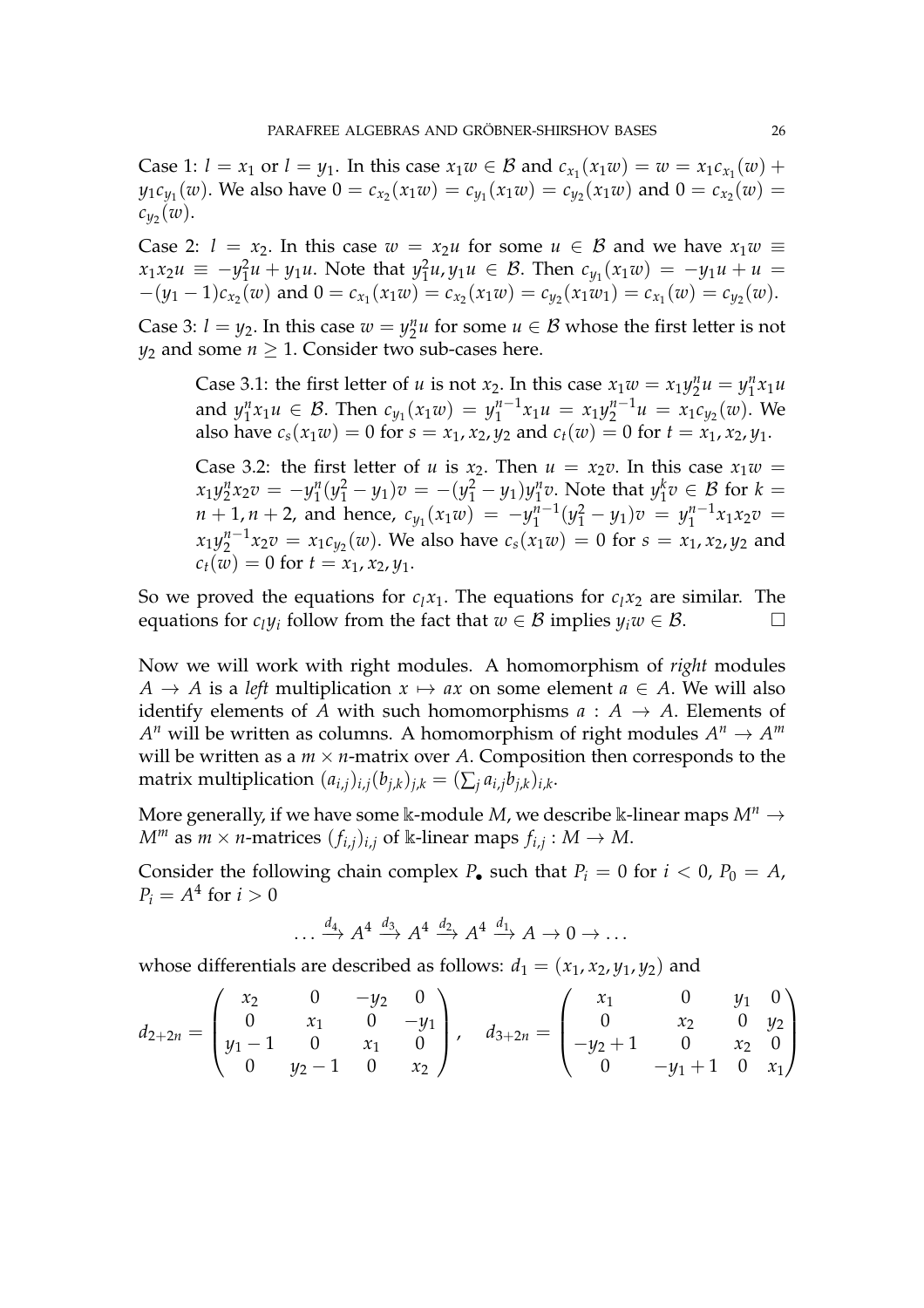for  $n \geq 0$ . A straightforward computation show that  $d_i d_{i+1} = 0$ .

**Lemma 6.3.** *P*• *is a projective resolution of the trivial right module* k *over A*.

*Proof.* In order to prove that  $P_{\bullet}$  is a resolution, it is enough to prove that the augmented resolution  $P'_\bullet = (\cdots \to P_1 \to P_0 \stackrel{\varepsilon}{\to} \Bbbk \to 0 \to \dots )$  is contractible as a complex of k-modules. Consider the following k-linear maps  $h_i: P_i \to P_{i+1}$ and  $h_{-1} : \mathbb{k} \to P_0$  given by  $h_{-1}(1) = 1$ ,  $h_0 = (c_{x_1}, c_{x_2}, c_{y_1}, c_{y_2})^\top$ 

$$
h_{1+2n} = \begin{pmatrix} c_{x_2} & 0 & 0 & 0 \\ 0 & c_{x_1} & 0 & 0 \\ -c_{y_2} & 0 & 0 & 0 \\ 0 & -c_{y_1} & 0 & 0 \end{pmatrix}, \qquad h_{2+2n} = \begin{pmatrix} c_{x_1} & 0 & 0 & 0 \\ 0 & c_{x_2} & 0 & 0 \\ c_{y_1} & 0 & 0 & 0 \\ 0 & c_{y_2} & 0 & 0 \end{pmatrix}
$$

for  $n \geq 0$ . Using Lemma [6.2](#page-24-1) one can check

$$
h_{-1}\varepsilon + d_1 h_0 = \mathrm{id}_A,
$$
  

$$
h_{i-1}d_i + d_{i+1}h_i = \mathrm{id}_{A^4}
$$

for  $i = 1, 2, 3$ . This implies that the augmented resolution  $P'_\bullet$  is contractible.  $\Box$ 

**Remark 6.4.** The contracting homotopy for this resolution was hinted by results of [\[JW09\]](#page-28-12), [\[Sc06\]](#page-28-13) about Anick's resolution.

Note that  $\mathrm{Im}(d_1 : P_1 \to P_0) = I(A)$ . Denote by  $\tilde{d}_1 : A^4 \twoheadrightarrow I(A)$  the restriction of the map  $d_1$ . Then  $\tilde{d}_1$  induces an isomorphism  $I(A) \cong \text{Coker}(d_{2+2n})$ . It follows that there exists a map  $\alpha$  :  $I(A) \rightarrow P_{2+2n}$  such that  $d_{3+2n} = \alpha \tilde{d}_1$ . Then we have an exact sequence

<span id="page-26-0"></span>(6.2) 
$$
0 \to I(A) \to P_{2+2n} \to \cdots \to P_1 \to P_0 \to \mathbb{k} \to 0
$$

<span id="page-26-1"></span>for any  $n \geq 0$ . This exact sequence represents an element in  $\text{Ext}_{A}^{3+2n}(\mathbb{k}, I(A))$  =  $H^{3+2n}(A, I(A)).$ 

**Lemma 6.5.** *The exact sequence* [\(6.2\)](#page-26-0) *represents a non-trivial element of*  $H^{3+2n}(A, I(A))$ *for any*  $n > 0$ *. In particular,* 

$$
H^{3+2n}(A, I(A)) \neq 0
$$

*for any*  $n > 0$ *.* 

*Proof.* The diagram

$$
P_{3+2n} \xrightarrow{d_{3+2n}} P_{2+2n} \longrightarrow \dots \longrightarrow P_1 \longrightarrow P_0 \longrightarrow \mathbb{k}
$$
  
\n
$$
\begin{array}{c}\n d'_1 \\
I(A) \xrightarrow{\alpha} P_{2+2n} \longrightarrow \dots \longrightarrow P_1 \longrightarrow P_0 \longrightarrow \mathbb{k}\n\end{array}
$$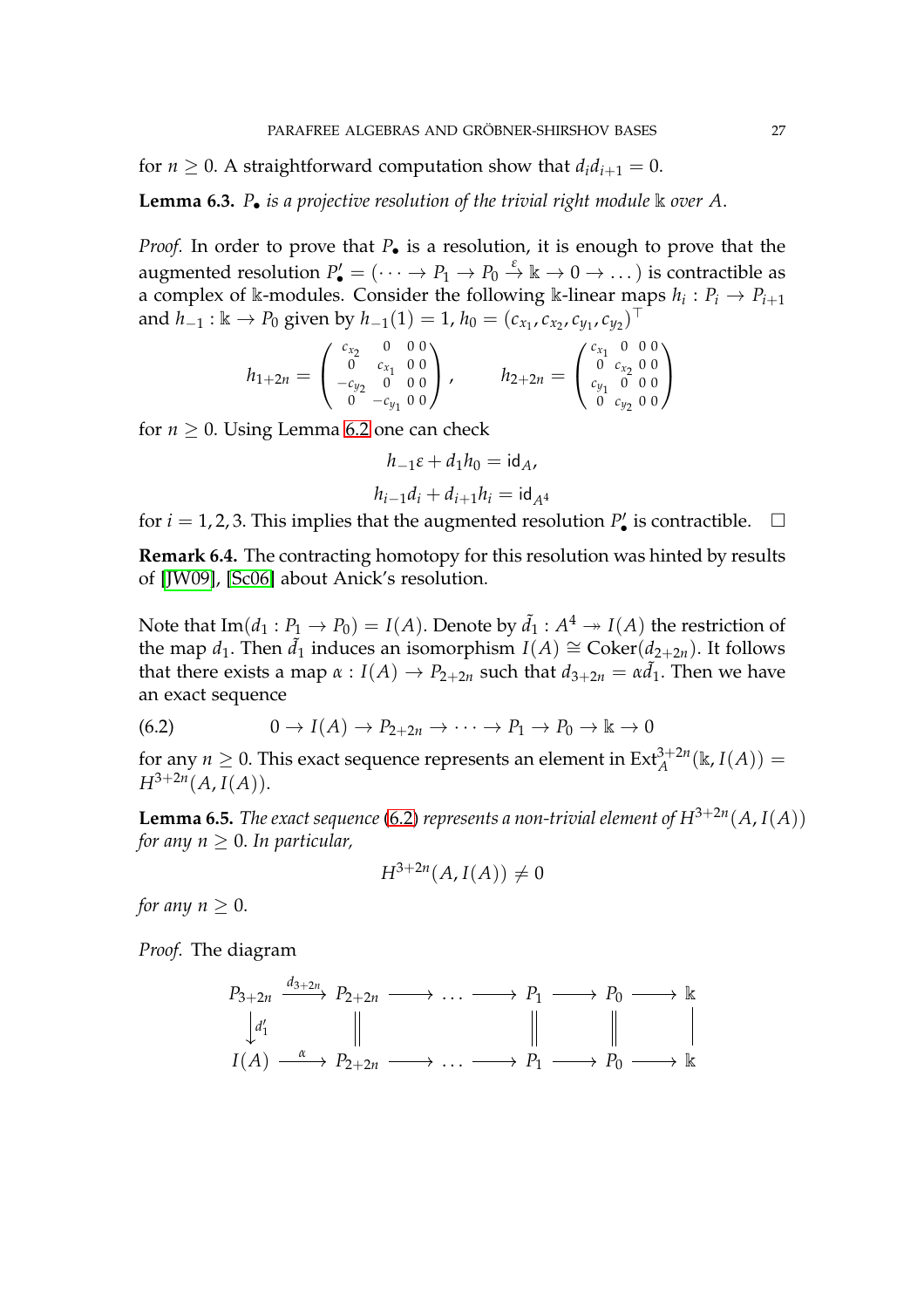shows that the exact sequence [\(6.2\)](#page-26-0) corresponds to  $\tilde{d}_1$  in Hom( $P_{3+2n}$ ,  $I(A)$ ), if we present  $H^{3+2n}(A, I(A))$  as the homology of the complex  $\text{Hom}(P_{\bullet}, I(A))$ . If we use the isomorphism  $\text{Hom}_{A}(A^4, I(A)) \cong I(A)^4$  we obtain that the complex  $Hom(P_{\bullet}, I(A))$  is isomorphic to the complex

$$
\ldots \stackrel{d_4^\top}{\longleftarrow} I(A)^4 \stackrel{d_3^\top}{\longleftarrow} I(A)^4 \stackrel{d_2^\top}{\longleftarrow} I(A)^4 \stackrel{d_1^\top}{\longleftarrow} I(A) \stackrel{}{\longleftarrow} 0,
$$

where  $d_i^{\top}$  $I_i^{\top}$  denotes transposed matrix  $d_i$  considered as a map  $I(A)^n \to I(A)^m$ . Moreover, the element *d* ′  $\mathcal{L}_1': P_{3+2n} \to I(A)$  corresponds to the element  $(x_1, x_2, y_1, y_2)^\top \in$ *I*(*A*)<sup>4</sup>. Then it is enough to prove that  $(x_1, x_2, y_1, y_2)^\top \notin \mathrm{Im} (d_{3-}^\top)$  $\frac{1}{3+2n}$ ), where

$$
d_{3+2n}^{\top} = \begin{pmatrix} x_1 & 0 & -y_2+1 & 0 \\ 0 & x_2 & 0 & -y_1+1 \\ y_1 & 0 & x_2 & 0 \\ 0 & y_2 & 0 & x_1 \end{pmatrix} : I(A)^4 \to I(A)^4.
$$

Assume the contrary that there exists  $v = (v_1, v_2, v_3, v_4) \in I(A)^4$  such that  $d_3^{\top}$  $\int_{3+2n}^{T}(v) = (x_1, x_2, y_1, y_2)$ <sup>T</sup>. This implies  $x_1v_1 + (-y_2 + 1)v_3 = x_1$ . We apply  $c_{y_2}$  to both sides of this equation. By Lemma [6.2,](#page-24-1) we obtain  $c_{y_2}(x_1v_1) = 0$ and  $c_{y_2}(y_2v_3) = v_3$ . Therefore, the equation  $x_1v_1 + (-y_2 + 1)v_3 = x_1$  implies  $v_3 = c_{y_2}(v_3)$ . It follows that  $v_3 = 0$ . Then  $x_1 = x_1v_1$  and  $v_1 \in I(A)$ . Then by induction we obtain  $x_1 \in I(A)^n$  for any *n*. Since *A* is residually nilpotent, this implies  $x_1 = 0$ . This is a contradiction.

**Theorem 6.6.** *The algebra A is a finitely generated parafree algebra of infinite cohomological dimension.*

*Proof.* This follows from Lemma [6.5](#page-26-1) and the definition of *A*.

### **References**

- <span id="page-27-0"></span>[Ba67a] G. Baumslag: Some groups that are just about free, Bull. Amer. Math. Soc. 73 (1967),  $621a$  $\AA$  5622.
- <span id="page-27-1"></span>[Ba67b] G. Baumslag: Groups with the same lower central sequence as a relatively free group. I. The groups, Trans. Amer. Math. Soc. 129 (1967), 308-â $\overline{A}$ \$321.
- <span id="page-27-2"></span>[Ba68] G. Baumslag: More groups that are just about free, Bull. Amer. Math. Soc. 74 (1968), 752- âĂŞ754
- <span id="page-27-3"></span>[Ba69] G. Baumslag: Groups with the same lower central series as a relatively-free group, II, Trans. Amer. Math. Soc. 142 (1969), 507-â $\check{A}$ \$538.
- <span id="page-27-5"></span>[BC14] L.A. Bokut and Y. Chen, Gröbner–Shirshov basis and their calculation, *Bull. Math. Sci.* **4**, (2014), 325–395.
- <span id="page-27-4"></span>[Bou77] A.K. Bousfield: Homological localization towers for groups and *π*-modules, Mem. Amer. Math. Soc, no. 186, 1977
- [Buch70] B. Buchberger, An algorithmical criteria for the solvability of algebraic systems of equations, *Aequationes Math.,* **4**, 374–383 (1970).

<span id="page-27-6"></span>[Bour72] N. Bourbaki, Commutative Algebra, Chapter 1-7, Hermann, 1972.